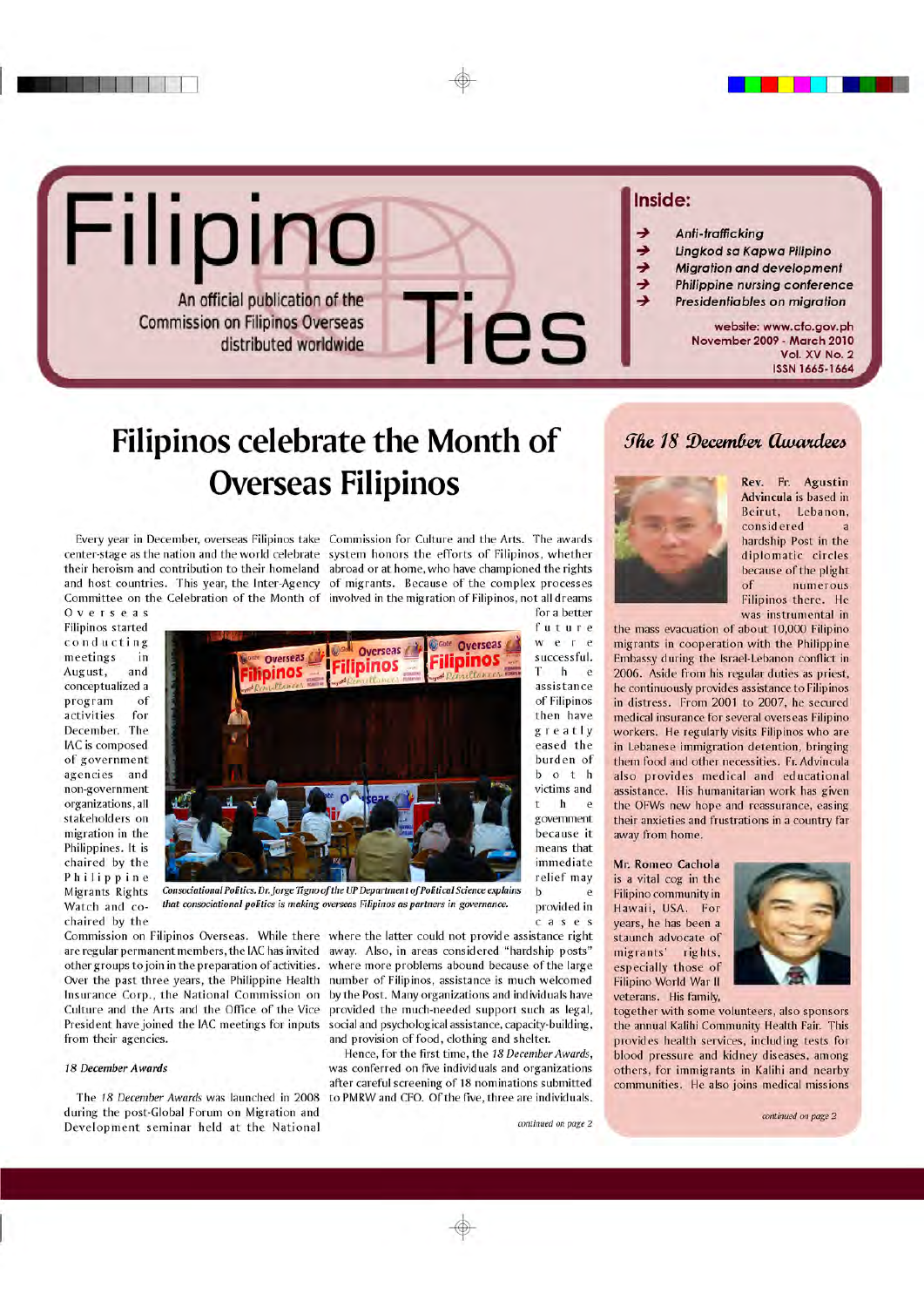#### The 18 December Awardees (from page 1)

deserving students in the Philippines.

Ms. Benedicta Offen has made women's rights her primary cause. Her work at the Commission for Filipino Migrant Workers enabled



her to assist women needing help by writing their case histories and referring them to appropriate agencies. She also organized skills training for women, and accompanied them to courts to speak on their behalf. As a crisis intervention worker, she became an intermediary between employees and employers despite the danger involved when

and has provided scholarship grants to employers become hostile. She also visited Eucharist to migrants even in far-flung areas of women in detention centers to provide them

the

**Hnited** 

food, clothes and deliver messages from the family members. She successfully campaigned

and lobbied for the rights of unauthorized workers' legalization as bona fide residents in Kingdom.

various charities all over the country. It gives exploited and denied of their human rights. spiritual support to families, and brings the



Lebanon. The Center also offers migrants health education courses, and French and Arabic language lessons.

Maintaining ecumenical seafarers' centers around Britain ports.

The Afro Asian Migrant the Apostleship of the Sea was founded in 1922 Center serves as a in Glasgow, Scotland. Based in the United haven not only for Kingdom, it has provided Filipino seafarers Filipinos but also for Sri Lankans, Ethiopians, spiritual and pastoral assistance, It defends their Sudanese and other nationals in Lebanon. It rights and provides counselling while on shore works closely with other religious groups for and often speaks up for those who are isolated,

#### Month of Overseas Filipinos (from page 1)

The awarding ceremony was held at the Imperial Palace Suites on Tomas Morato in Quezon City in the morning of December 18.

#### **Overseas Filipinos Beyond Remittances**

The main event for the celebration of the Month of Overseas Filipinos and International Migrants' Day was the forum on the topic "Overseas Filipinos Beyond Remittances." The theme was conceptualized owing to the fact that remittances have always been discussed in many conferences, fora, studies and researches. While overseas Filipinos have kept the Philippine economy afloat because of the money they send to the country and their families, they have other contributions in Philippine society and their communities. The IAC wanted to highlight these during the forum, and veer away from the usual discussions pertaining to the financial side of migration in the Philippines. While remittances remain to be of utmost importance, there is also a need to explore different areas where overseas Filipinos play crucial roles, which must be given more in-depth studies. The same goes for migrant philanthropy which has been thoroughly delved into by many scholars, academics, formal agencies and other research bodies.

The forum was held at the Occupational Safety and Health Center Auditorium in Agham Road, Quezon City in the afternoon of the 18th. Around 200 guests graced the occasion, including government employees, civil society groups, lay persons and the religious, and students with special interests in migration. There was also an exhibit held by member-agencies of the IAC to

showcase their publications and information materials.

Four major topics were discussed and presented by distinguished speakers in their own fields:

- 1. Overseas Filipinos as Partners in Governance by Dr. Jorge Tigno of the University of the Philippines Department of Political Science,
- $2.$ Overseas Filipinos and Science and Technology Synergy by Dr. Federico Macaranas of the Asian Institute of Management Policy Center,
- 3. Overseas Filipinos as Cultural Diplomats by Dr. Filomeno Aguilar, Jr. of the Ateneo de Manila University, and
- 4. Overseas Filipinos as Lay Missionaries by Bishop Precioso Cantillas of the Archdiocese of Maasin, Leyte and the Catholic Bishops Conference of the Philippines-Episcopal Commission for Migrants and Itinerant People.

Each speaker described the role that overseas Filipinos played in take part in these fields. They cited examples of well-known personalities who have exemplified expertise in these areas who could be role models for overseas Filipinos. Each provided suggestions how these roles can be managed owing to little research and to gain the attention they deserve. A raffle by Globe Telecom provided cellular phones to five lucky participants.

### Other activities

Other activities were implemented in relation to the Month of Overseas Filipinos and International Migrants Day celebration.

A press conference was held on 01 December 2009 at the CFO Board Room, participated in by the media which included the Philippine Star and GMA News. Ms. Carmelita Nugui of the Philippine Migrants Rights Watch, and Executive Director Jose Maria Palabrica and Deputy Executive Director Minda Valencia of the Commission on Filipinos Overseas gave brief statements on the programs for the MOF, and activities that respective agencies are undertaking, and answered questions of the journalists. Other members of the IAC were also present during the said event.

A calendar of activities was printed and distributed. The publication listed all the activities in line with the celebration of the Month of Overseas Filipinos. Included were briefs of the events, venues and contact numbers of implementing agencies.

Tarpaulins on the program were also put up in the offices of government and non-government organizations serving overseas Filipinos. With the assistance of the Metropolitan Manila Development Authority, these were put up in the Pahayagan ng Bayan structures on Roxas Boulevard for more public visibility.

Other projects included:

- 1. International Organization for Migration Website on the Global Financial Crisis and Its Impact on the Philippines
- $2.$ 2010 Calendar / Poster Invoking Values on Savings, Investment and Wise Spending
- Campaign Posters on the Convention on  $3.$ Migrant Workers Concluding Observation on the Philippines assistance, capacitybuilding, and provision of food, clothing and shelter.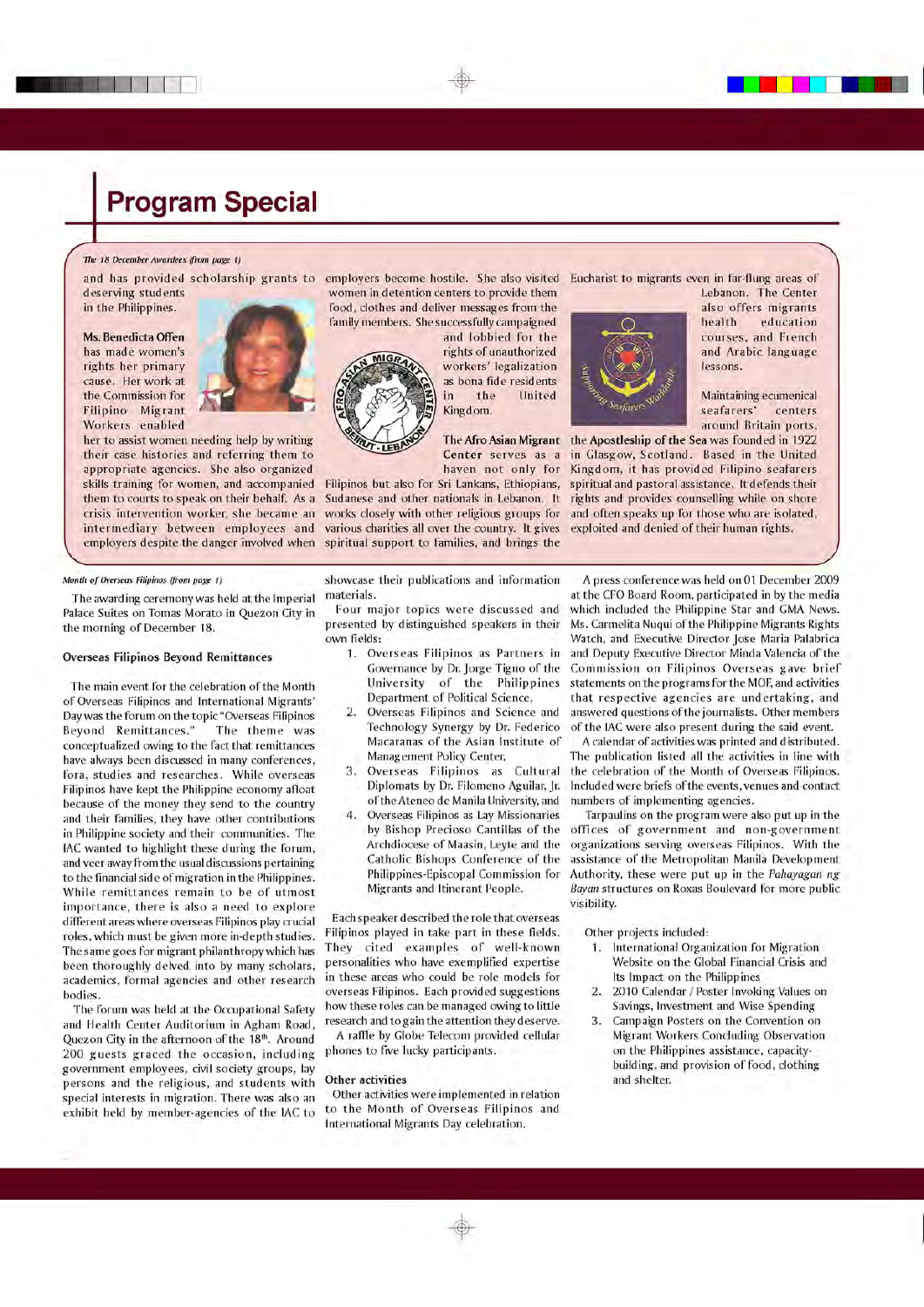#### **2nd Philippine Nursing Competitiveness Conference**

### **Second confab held to discuss competitiveness of Filipino nurses**

 *"A flock of geese flying in "V" is always a sight to* Manalili and Dir. Liberty *behold. But have you ever wondered why they fly that way? Scientists have recently discovered that as each bird flaps its wings, it creates an uplift for the bird immediately following. By flying in such formation, the whole flock adds at least 71% greater flying range than if each bird flew on its own. Just like the nursing sector, if all the Filipino nurses unite and share a common direction, they could get to where they are going quicker and easier, because they are traveling on the trust of one another and lifting each other up along the way."* - **Professor Erlinda Palaganas of UP Baguio during her synthesis of the proceedings of the 2nd Philippine Nursing Competitiveness Conference**

 On 4-5 December 2009, the Presidential Task Force on NCLEX headed by the Commission on Filipinos Overseas in partnership with the Institute of Health Policy and Development Studies-National Institutes for Health, hosted a conference at Diamond Hotel-Manila for more than 100 participants and stakeholders from the Philippine nursing profession. Themed **"Global Competitiveness in Nursing for National Development,"** the conference aimed at preserving the standard of the nursing profession. It was a follow-up to the 1<sup>st</sup> Nursing Competitiveness Conference held in September 2008.

 A total of one hundred seventy six (176) participants representing various sectors of the nursing profession attended the two-day conference. Among the resource speakers were Commissioner Ruth Padilla, Dr. Carmencita Abaquin and Mr. Marco Sto. Tomas of the Professional Regulation Commission; Dr. Kenneth Ronquillo of the Department of Health; Dr. Carmelita Divinagracia of the Association of Deans of Philippine Colleges of Nursing; Dr. Teresita Barcelo of the Philippine Nurses Association; Dr. Maria Linda Buhat of the Association of Nursing Service Administrators of the Philippines; Ms. Jean Reyala of the National League of Philippine Government Nurses; Dr. Betty Merritt of the Board of Nursing-PRC; Dr. Fely Marilyn Lorenzo, Ms. Vanessa Manila and Ms. Jennifer Frances dela Rosa of the University of the Philippines; Dr. Annabelle Borromeo of *Ang Nars* Partylist Movement; Atty. Rodrigo Quimbo of the Commission on Graduates of Foreign Nursing Schools Information Office; Administrator Jennifer development of organizational leadership in

Casco of the POEA; Sr. Remy Angela Junio of the St. Paul University Philippines; Sandy Montaño of CHEERS; and Dir. Jolly de la Torre of the Department of Labor and Employment.

 On the first day, updates on the accomplishments and challenges in the implementation of the previous year's work plans were presented to the

participants in plenary sessions and workshops. The plenary sessions provided the participants with knowledge on the current issues being faced and initiatives being undertaken in Philippine nursing. The workshops enabled the participants to write their insights—affirming, challenging or expanding on the issues and initiatives presented, both individually and as a group.

 The issues and initiatives that were written and discussed were compiled, summarized and distilled to produce the key issues and initiatives under five main topics.

**1. Regulation of Filipino Nurses** which includes issues and initiatives in the licensure exams, regulation of nursing schools and review centers, education standards, ethical and legal concerns, and the Nursing Management Information System, among others.

**2. Employment of Filipino Nurses** which includes issues and initiatives on nurses' unemployment, exploitative employment, low salary grade, and other possible employment opportunities for nurses, among others.

**3. Education, Training, and Development of Filipino Nurses** which includes issues and initiatives in competency development and technology transfer, and the reintegration program for "nurse returnees", among others.

**4. Nursing Practice, Leadership, and Governance** which includes issues and initiatives on nurses' rights, safe and competitive nursing practice, the



*Dr. Kenneth Ronquillo of the Department of Health discusses the importance of managing human resources for health during the nursing conference as Hon. Marco Sto. Tomas of the PRC-BON looks on.*

participants. The second day involved the nursing, nurse empowerment, and the Nursing Roadmap, among others.

> **5. Nurse Migration Management and Ethical Recruitment** which includes issues and initiatives on the Human Resources for Health Master Plan; Nursing Information System; Ethical Recruitment Framework and "brain circulation" in nursing.

> Dr. Dante A. Ang, Secretary of the CFO, keynoted the conference (see related page for his speech). He reiterated his commitment to the nursing sector as evidenced by CFO's hosting of the second conference. Secretary Ang gave a rundown on what was accomplished during the first conference, mainly the identification of the major issues affecting the nursing sector. These issues were summarized into four themes: 1. Regulation and employment, 2. Nurse migration, 3. Qualification issues, and 4. Promotion of competitiveness. He reiterated that the issue of competitiveness hinges on a solid educational foundation in the tertiary level, an asset that review centers and tutorials cannot replace.

> It may be recalled that the 1<sup>st</sup> 2008 Philippine Nursing Competitiveness Conference was held to provide an opportunity for the Task Force NCLEX and the stakeholders in nursing to attain a consensus on the understanding of issues and the identification of effective strategies to address the competitiveness of Philippine nursing. Issues related to nursing practice, regulation, and employment; nurse migration and ethical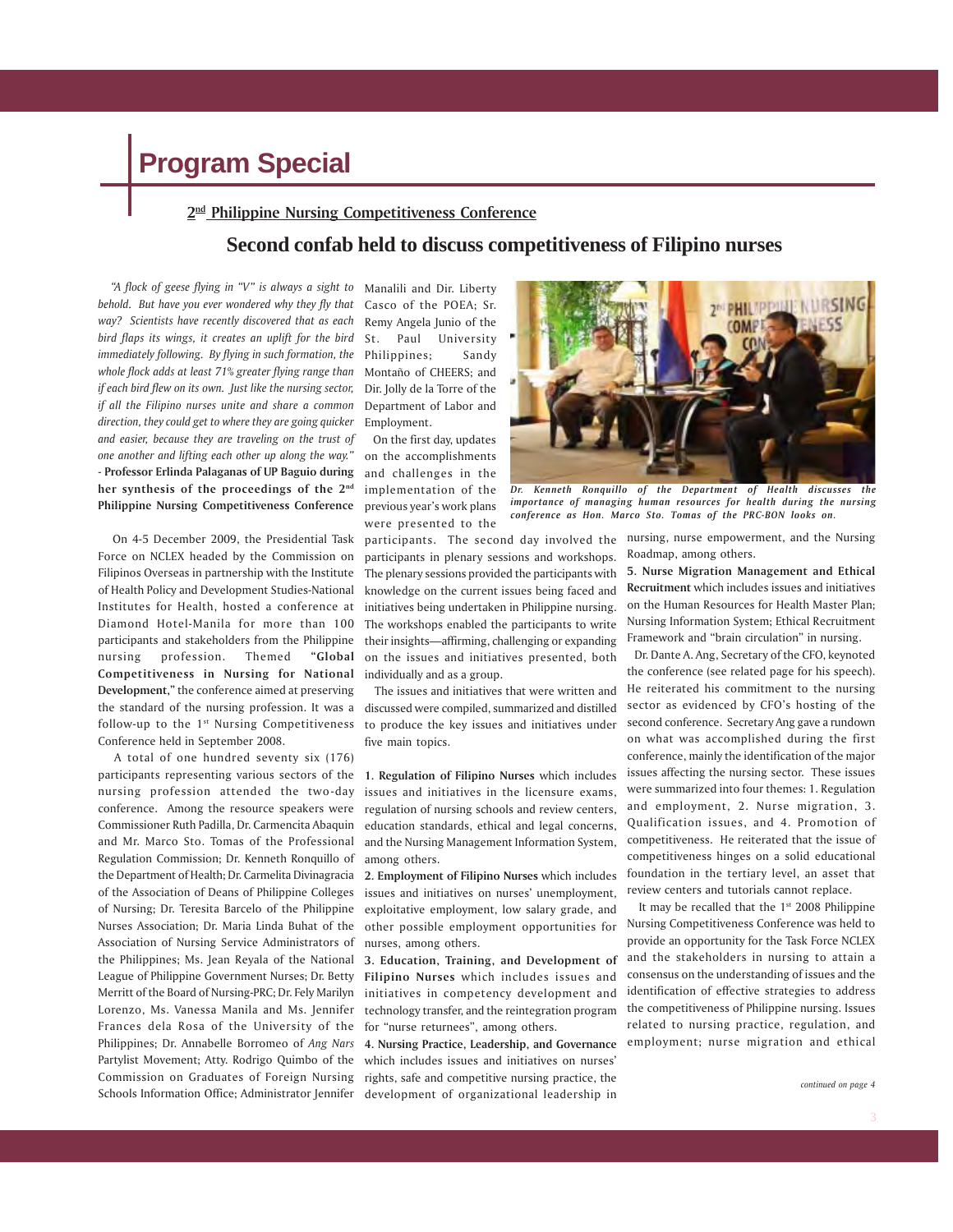#### *Second Confab (from page 3)*

**Competitive recruitment; qualification of Filipino nurses; and competency development** and technology transfer were then discussed.

On the other hand, the  $2<sup>nd</sup>$  2009 Philippine Nursing Competitiveness Conference was to ensure the continuation of the goals and plans set during the previous year, and to further understand the issues affecting Philippine nursing competitiveness, and to identify and address feasible strategies. The conference retained the previous year's theme, "Global Competitiveness in Nursing for National Development". The generation of policy directions and strategies from the stakeholders in nursing were envisioned to contribute to national development by ensuring global competitiveness in nursing. This goal is in accordance with the vision set by the Board of Nursing of the Philippines: *By 2030, Philippine Nursing shall be a top provider of world class, EXCELLENT CARING, significantly contributing to the well-being of Filipinos and people of the world.*

 On 5 March 2010, a post-conference workshop at the CFO translated the strategies generated into a work plan for integration into the initiatives currently being undertaken to address the issues and problems in Philippine nursing competitiveness such as the Strategic Plan of the Nursing Sector Roadmap by PRC-BON, the Human Resources for Health Master Plan by DOH, and the Plans for Nursing Development by the DOLE.

 Like the geese flying in V formation, the nursing sector can rise to greater heights and cover a wider range if it addresses the issues and challenges facing the profession. Only through teamwork and cooperation can strengthen Philippine nursing.



A press conference was held to highlight the issues currently faced by the Philippine nursing industry during the first day of the 2<sup>nd</sup> Philippine Nursing Competitiveness Conference. Among the issues that were raised include the stiff competition posed by nurses of other countries, the waning down of international demand for foreign nurses and the quality of Philippine nursing education. From left, Dr. Fely Marilyn Lorenzo of IHPDS-NIH, Hon. Carmencita Abaquin of PRC-BON, Hon. Marco Sto. Tomas of PRC-BON, Dr. Kenneth Ronquillo of DOH and Dr. Betty Merritt of PRC-BON.

# **The Need for**

**KEYNOTE MESSAGE OF DR. DANTE A. ANG during the 2ND PHILIPPINE NURSING COMPETITIVENESS CONFERENCE held at Diamond Hotel Manila on 4 December 2009**



It is a pleasure seeing you all today, and I can see a lot of familiar faces. They say that love is sweeter the second time around, but I must say that it is sweetest when you are in the company of nurses during this Second Philippine Nursing Competitiveness Conference.

On that note, I extend my warmest welcome to all of you.

Allow me to express my heartfelt gratitude to our ever dedicated partners with whom

we have been collaborating with since we launched our NCLEX campaign a few years back: the Institute of Health Policy and Development Studies-National Institutes for Health, the Professional Regulation Commission, the Association of Deans of Philippine Colleges of Nursing and the Philippine Nurses Association, the DOJ, DTI, DOLE, etc.

I also greet our distinguished resource speakers, nursing associations, guests and participants a very pleasant morning.

It has been more than a year since we held our first nursing competitiveness conference, an event that can be considered a modest achievement. A lot of people were saying that it is very hard to organize all the nursing stakeholders, more so to put them together under one roof. Well, I am very proud that we were able to do it anyway. We have the distinction of being the first to organize all the stakeholders in the first-ever conference for the nursing profession, specifically in the area of competitiveness.

Our involvement with the nursing profession started with the Presidential Task Force on NCLEX, which we were asked to head. We have carried out our primary goal of persuading US authorities to establish an NCLEX testing site in the Philippines. We could have stopped there, but we did not. Realizing that we could do more, we have taken the challenge of shaping and influencing the policy environment necessary to enhance and maintain our nurses' global competitiveness. Hence, we organized the 1st Philippine Nursing Competitiveness Conference in 2008.

That conference provided an opportunity for the Task Force NCLEX and the other players in the nursing profession and industry to attain a consensus on issues such as nursing practice regulation and employment, nurse migration and ethical recruitment, qualification of Filipino nurses, competency development and technology transfer, and the identification of effective strategies to address the competitiveness of Philippine nursing.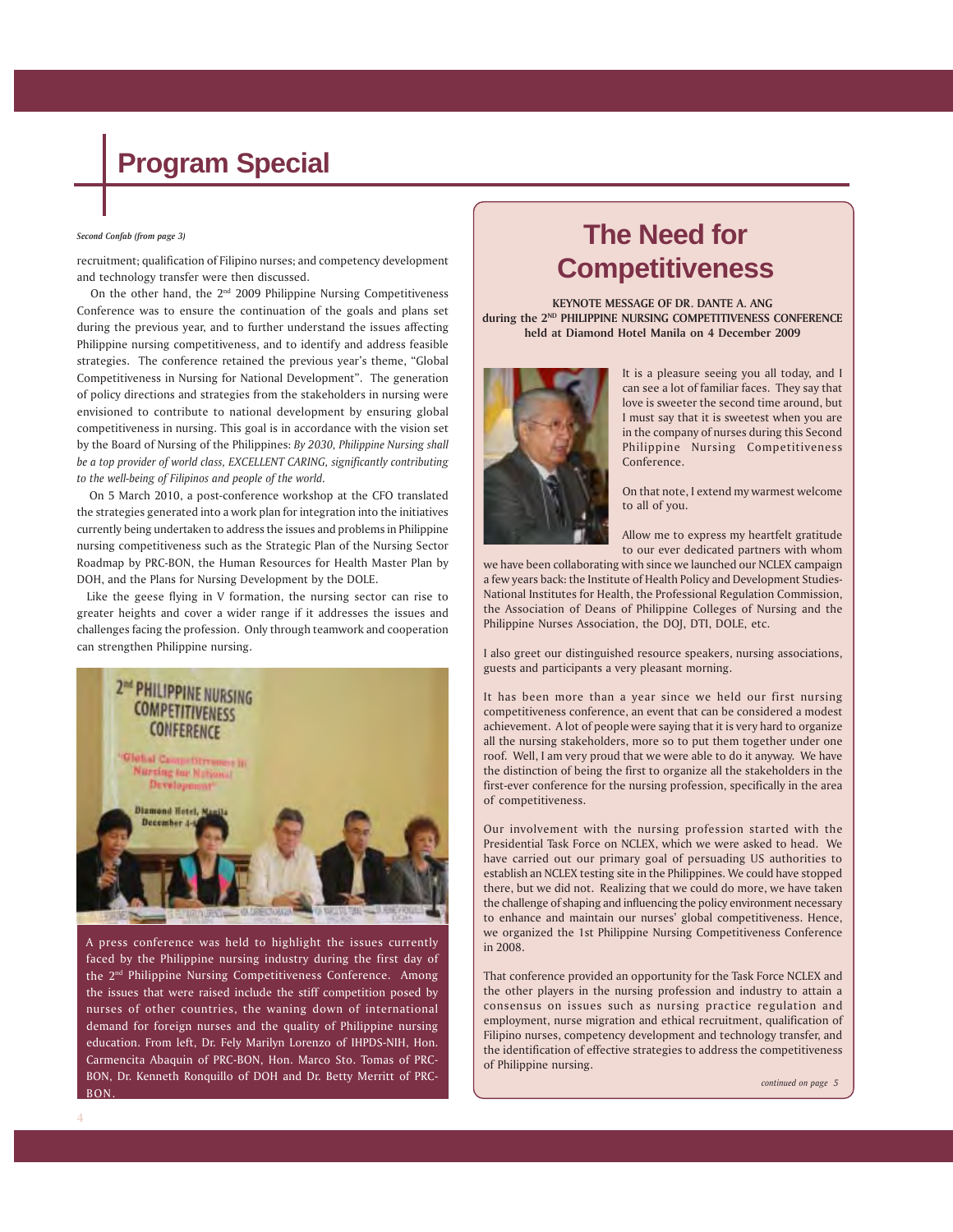#### *The Need for Competitiveness (from page 4)*

What did we accomplish in that conference? Perhaps, the most important was that we were able to identify the major issues affecting the nursing profession. We have summarized those issues into four themes, each having sub-issues of its own. First is the regulation and employment, second is the issue of nurse migration, third pertains to qualification issues, and fourth is how to promote nurse competitiveness through competency development and technology transfer.

How do you make nursing profession competitive? We must go back to their tertiary schooling. If you want them to be competitive, then start early by focusing intervention on their education. And here lies the multi-faceted issues of quality nursing schools and education. While there is an exponential rise of nursing schools in the country, there is a decreasing proportion of nursing graduates who pass the licensure exams. The reason is obvious. There is something criminal in the way these poorly performing schools keep on taking in enrollees, and continue offering nursing courses knowing fully well that they fail the standards of a quality nursing education.

Pity the parents who sweat and toil to send their children to these schools on the promise of a good education and a better future. And pity on these children who are being robbed of their future because of incompetent teaching and substandard education.

Nursing education is the foundation of competitiveness. A solid and quality education can never be replaced by countless remedial reviews and tutorial seminars. A college education can never be supplanted or replaced by review centers. Even the quality of many review centers is dubious.

Dismal is our passing rate in the national nursing licensure exam. The numbers taking the exam

**"Our goal of keeping our nurses competitive is a process that starts with a college freshman deciding to take nursing as his/her tertiary course, and later as his/her profession... we need to provide an enabling environment where we can best educate these students and foster a climate where their profession can thrive and flourish."**

are overwhelming. Just a few days ago, more than 90,000 examinees took the test. Historically, only half are able to pass. Our NCLEX passing rate is also disappointing. These are the natural outcomes of a weak education. This poses some serious implications for the nursing profession.

Addressing this issue means offering multipronged solutions to other issues as well, such as low passing rates, mushrooming of review centers, and low competency.

How to do justice for our nurses? First, increase their salaries. The government should set a good example by implementing the new salary grade for state nurses in compliance with the Nursing Act of 2002. I do not subscribe to the standard excuse of lack of funds. The government has been operating on a deficit budget for some time now but that should not be made as a perennial excuse for not improving the salaries of our nurses. New plantilla positions should be opened up by the national government and the local governments. LGUs should play a larger part in salary improvement. They have much to gain by employing more of our nurses. A healthy constituency is a productive constituency. A productive citizenry generates bigger business and income that, in turn, contributes more taxes.

The challenge for us is how to turn our nurse diaspora around for our development efforts here. Our nurses abroad have organized themselves well and have professional chapters, as evidenced by the Philippine Nurses Association of America and its state chapters. We also have nurses associations in Europe. The Middle East is different because organizing is banned in most Islamic states.

We need to tap and engage overseas nursing groups in a creative and sustainable way. We can do more than welcoming one-shot medical missions. We can provide them an avenue to become our partners in developing the nursing profession. I know that a lot of them wanted to help, to do their part. They just do not know how. And this is where we can come in. We need to devise a system where we can have a mutual and continuous program of engagement and dialogue. This could be done through exchange training, grants or technology transfer. This way, we can harness the benefits of migration in a constructive way.

One quick point that I wish to restate. Last year, I made a suggestion to the PNA that perhaps they could write a position paper recommending changes in the way our licensure exams are **"There is something criminal in the way these poorly performing schools keep on taking in enrollees, and continue offering nursing courses knowing fully well that they fail the standards of a quality nursing education."**

conducted. Well, we just had a record number of examinees last week, a new high in the history of all test taking professions. Administering a two day test to more than 90,000 examinees simultaneously all over the country is a logistical nightmare. It poses its own problems and challenges. Which brings to mind the painful memory of leakage a few years back which almost cost us the NCLEX testing center here, among other things. My question is, why not deliver the licensure exam online and on a daily basis just like the NCLEX? We should devise a system patterned after the NCLEX. While we are at it, I suggest that it would be best if an independent or private company could administer the exam on behalf of the government. Barring certain legal issues that may arise, I think this option is something worth pondering.

Our goal of keeping our nurses competitive is a process that starts with a college freshman deciding to take nursing as his/her tertiary course, and later as his/her profession. For this reason, we need to provide an enabling environment where we can best educate these students and foster a climate where their profession can thrive and flourish.

The bottom line to all of these is the need to embrace a culture of excellence in nursing education and profession if we are to remain globally competitive and do justice to a very noble profession.

In the past three years of my involvement with the nursing sector, I have come to know and understand your pains, frustrations and aspirations. I am with you in the attainment of your goals. And I shall continue to appreciate and address your pains.

I thank you for being here, and I am always honored to be in your company.

I might as well greet you an advance merry Christmas. Happy Holidays! Maraming salamat po!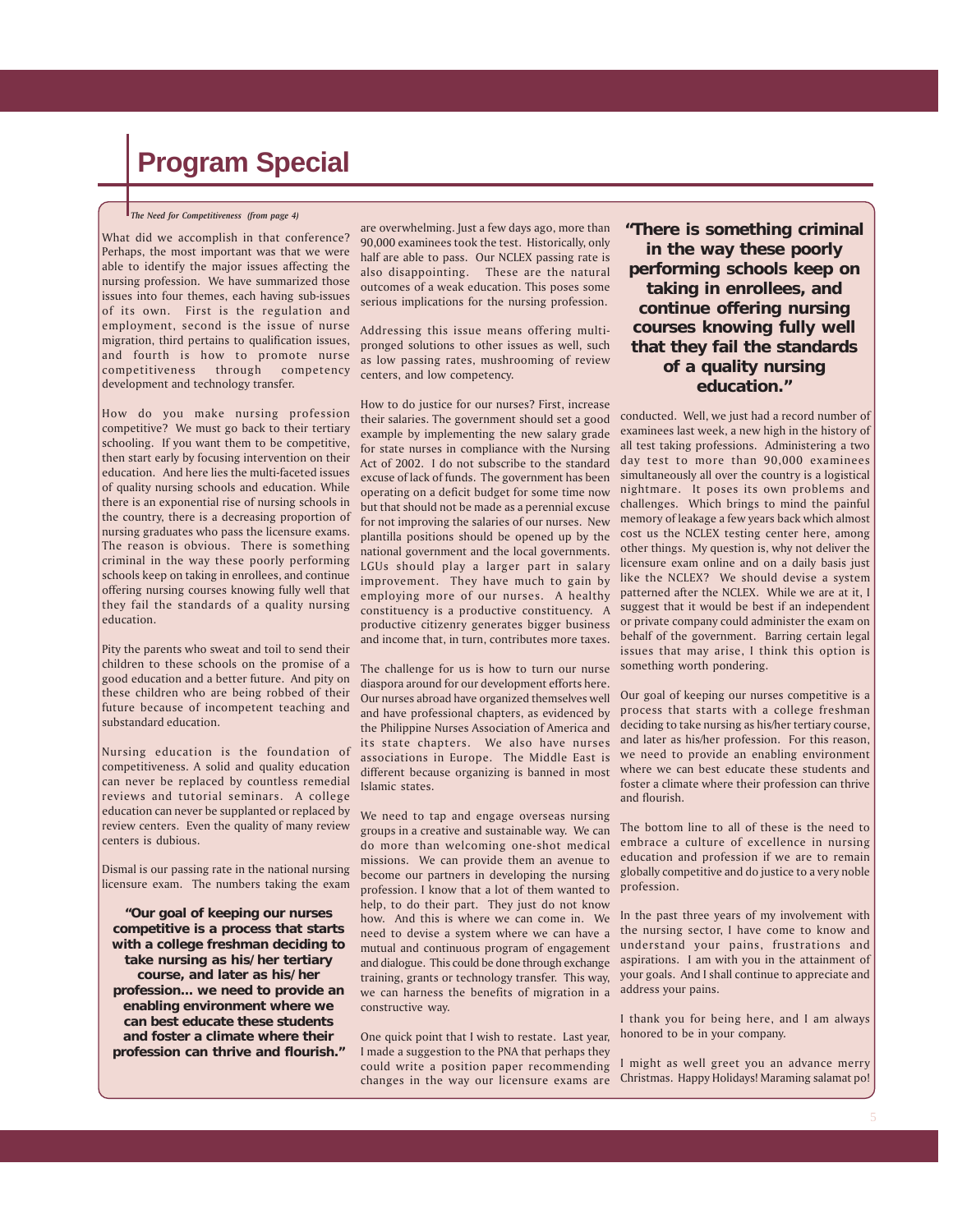### **NURSING COMPETITIVENESS INDICES**

#### **I. STOCK OF PHILIPPINE NURSES**

As of February 2010, there are a total of **578,723** Nursing Licensure Examination (NLE) passers in the Philippines. This number is based on the cumulative number of NLE passers per year less the number of retired and deceased nurses (PRC in Lorenzo, dela Rosa, et, al, 2009).

Number of NLE passers by decade periods, Philippines, 1919-2009

| Year         | <b>No. of NLE Passers</b> | Percentage |
|--------------|---------------------------|------------|
| 1919-1950    | 7.229                     | 1.18%      |
| 1951-2000    | 315.947                   | 51.58%     |
| 2001-2009    | 289.311                   | 47.24%     |
| <b>TOTAL</b> | 612.487*                  | 100.00%    |

\*Number not considering the retired and deceased RNs.

Data shows an increasing trend over the last eight decades (1919-2000). A significant increase in the number of nurses was noted over 81 years until the advent of the new millennium (52.76%). The change in the number of nurses in the last decade was more substantial than the change noted in the first seven decades (Lorenzo, dela Rosa et. al. 2009).

According to BON-PRC member Hon. Marco Sto Tomas, there seems to be a discrepancy between the number of ever NLE passers which is **578,312** (as of June 2009) and the ever-registered which is **522,917** (as of May 26, 2009).

#### **II. NURSING EDUCATION**

**A. Number of BSN program enrollees & graduates, Philippines, AY 1998-99 to 2006-07**



**Note:** Enrollees are those enrolled in the BSN program in all year levels, while graduates are those who finished the BSN program after level 4.

While both enrollment and graduation trends have been increasing for the past nine years, the above figure also shows a huge gap between number of enrollees and graduates. Part of this observation is attributed to the disaggregated data on enrollees which includes 1st to 4th year level enrollees, while data on graduates only includes finishing students from the 4<sup>th</sup> year level.

*Updated as of 2 February 2010* 

Nevertheless, even when number of enrollees is **D. Foreign Certification of Philippine Educated** adjusted, the negligible size of students graduating every Nurses year is worth noting (Lorenzo, dela Rosa, et.al. 2009).

#### **III. NURSING REGULATION**

**A. Number of Nursing Schools, Philippines, Academic Year 2003-04 to 2007-08**

Also worth noting is the **decrease of BSN program enrollees** from 452,793 in AY 2006-07 to **418,106 in AY 2007-08** indicating a -7.6% change. (PRC in Lorenzo, dela Rosa, et. al. 2009)

#### **B. Centers of Excellence/ Centers of Development awarded by CHED, 1997, 2009**

| Name of Institution                              | May 1997 | 3003 |
|--------------------------------------------------|----------|------|
| Centers of Excellence                            |          |      |
| 1. Geba Normal University                        |          |      |
| 2. Liceo de Cagayan University                   |          |      |
| 3. Sun Pedro College                             |          |      |
| 4. Siliman University.                           |          |      |
| 5. St. Louis University                          |          |      |
| 6. St. Paul Uraversity Ileilo                    |          |      |
| 7. St. Paul University Tuguegarao                |          |      |
| 8. UEBM Memorial Medical Center                  |          |      |
| 9. University of the Philippines Manila          |          |      |
| 10. University of Sto. Tomas                     |          |      |
| Centers of Development                           |          |      |
| 1. Our Lady of Fattitia University<br>Valenzuela |          |      |
| 2. St. Louis University                          | $\sim$   |      |

**Notes:** \* UP Manila College of Nursing is also the W.H.O. Collaborating Center for Primary Health Care in 1997-2004; and currently the W.H.O. Collaborating Center for Leadership in Nursing Development since 2004.

#### **C. Trend in the Passing Percentage in NLE, Philippines,**

| 2005-2009 |            |            |        |
|-----------|------------|------------|--------|
| Year      | <b>NOE</b> | <b>NOP</b> | % Pass |
| 2005      | 50.280     | 25.951     | 51.61% |
| 2006      | 80.448     | 37.030     | 46.03% |
| 2007      | 132.637    | 60.199     | 45.39% |
| 2008      | 153,108    | 67.220     | 43.90% |
| 2009      | 172.363    | 70.144     | 40.70% |

**Legend:** NOE – Number of Examinees; NOP – Number of Passers

The NLE passing percentage from 2005 to 2009 has steadily decreased from 51.61% to 40.70%. Data also shows an increase in the nurse production rate in the Philippines (Lorenzo, dela Rosa, et. al. 2009).

A total of **94,462** nursing graduates took the NLE on November 29 to 30, 2009 which is an "all-time high" in the history of the NLE according to Hon. Marco Sto. Tomas, PRC Board of Nursing member (Uy, 2009). **37,527** or **39.73%** of them passed (PRC-BON, 2010).

In 2007, out of the 20,755 Philippine-educated firsttime takers of the **NCLEX-RN** exam, 10,217 or **49.2%** passed (National Council of State Boards of Nursing, 2009).

| AY      | <b>No. of Nursing Schools</b> | % Change |
|---------|-------------------------------|----------|
| 2003-04 | 301                           | 30.87    |
| 2004-05 | 328                           | 8.97     |
| 2005-06 | 437                           | 33.23    |
| 2006-07 | 439                           | 0.46     |
| 2007-08 | 466                           | 6.15     |

#### **A. Accredited schools with nursing programs, Philippines, 2009**

| . . |  |  |
|-----|--|--|
|     |  |  |
|     |  |  |

| <b>Accrediting Agency</b>                                                                                       | Date of<br>Source          | No. of<br>Schools |
|-----------------------------------------------------------------------------------------------------------------|----------------------------|-------------------|
| Philippine Accrediting Association<br>of Schools Colleges and<br>Universities (RARSCL)                          | As of 5/25/<br>2009        | 29                |
| Association of Christian Schools,<br>Colleges, and Universities-<br>Accrediting Agency, Inc. (ACSCL):<br>AND IP | As of 9:30/<br>2009        | $14 -$            |
| The Philippine Association of<br><b>Colleges and Universities</b><br>Commission on Accreditation<br>BACLICOAM   | As of 9/30/<br><b>TOUR</b> | 21.               |
| According Agency of Chartered<br>Colleges and liniversities in the<br>Philippines (AAOLP), Inc.                 | As of 9/15/<br>3509        | $13 -$            |
| Total                                                                                                           |                            | 77                |

Out of the **466** recognized nursing schools in AY 2007- 08, only **77** or **17%** schools with nursing programs are accredited by the various accrediting agencies (Association of Deans of Philippine Colleges of Nursing, 2009).

#### **C. Listing of Schools Based on 4-year NLE Board performance average, Philippines, 2006-June 2009**

#### **School Name**

- 1. University of the Philippines-Manila
- 2. Saint Louis University
- 3. West Visayas State University La Paz
- 4. Saint Paul University Iloilo
- 5. Trinity University of Asia (Trinity College Quezon City)
- 6. University of the East Ramon Magsaysay Memorial Medical Center
- 7. Velez College
- 8. Cebu Doctors University
- 9. Philippine Christian University Mary Johnston College of Nursing
- 10. Saint Paul University Dumaguete
- 11. Cebu Normal University
- 12. Mindanao State University Marawi
- 13. Chinese General Hospital College of Nursing & Liberal Arts
- 14. University of Santo Tomas
- 15. Xavier University
- 16. Saint Paul University Manila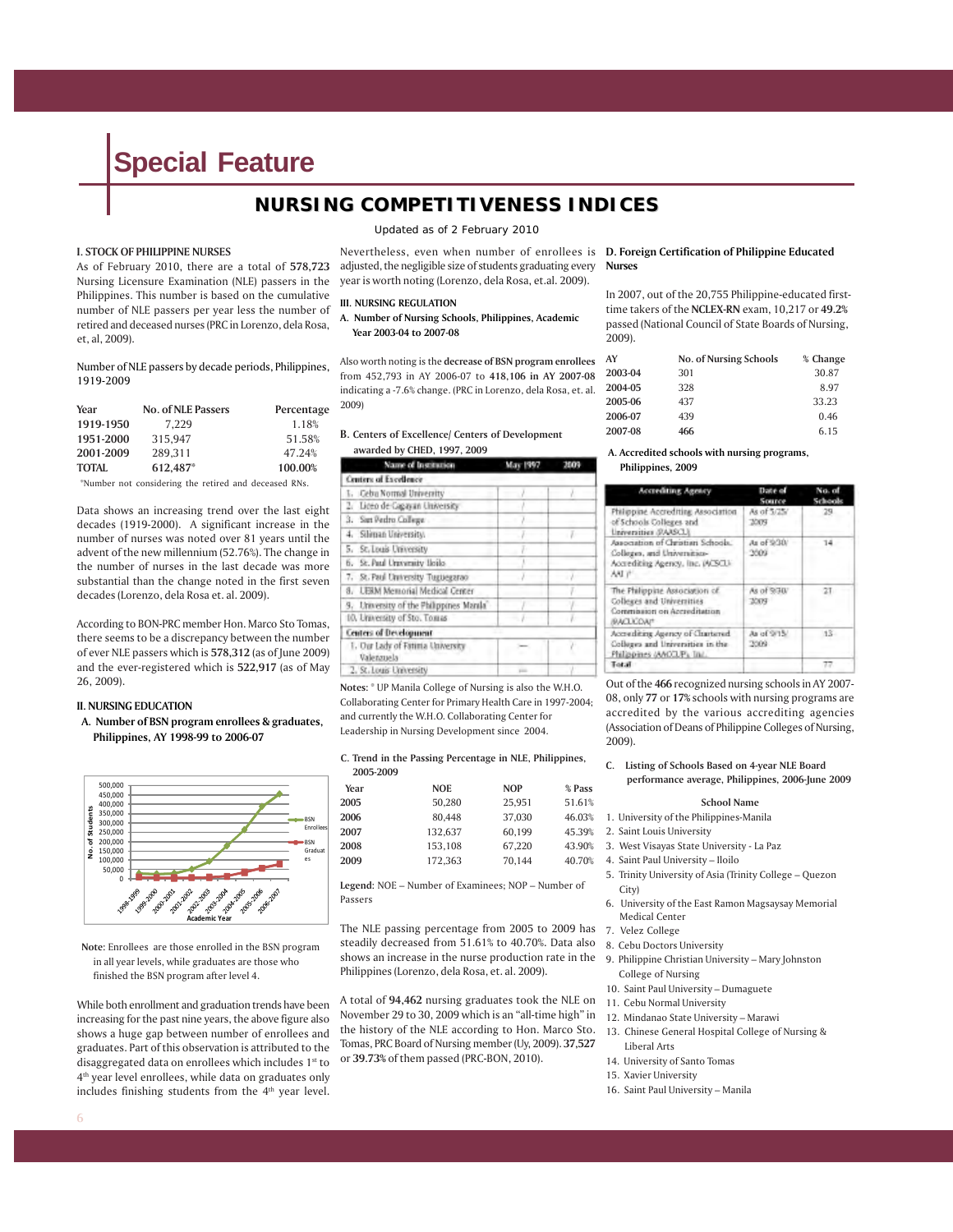- 17. Notre Dame of Dadiangas College
- 18. Siliman University
- 19. Pamantasan ng Lungsod ng Maynila
- 20. De La Salle University Dasmarinas Health Sciences Campus

#### **IV. NURSE EMPLOYMENT**

#### **A. Employment Trends**

#### *1. Employment in the Philippines*

The nurse-population ratio is limited by the absence of data regarding active practitioners in the country. Currently, no single organization is able to fully determine the number of active nurses. The PNA membership is used as a proxy indicator here, since as the accredited professional organization for nurses in the country, the PNA maintains a database of its members from both the government and private sectors. **It can be observed that nurse to population ratio is highest in Region I (190 per 100,000) and lowest in Region XII (22 per 100,000).** Nurses in the Philippines do not seem to be equitably distributed.

#### *Nurse to population ratio per region, Philippines, 2007*

| Region      | <b>PNA</b> | * Population     | Nurses/     |
|-------------|------------|------------------|-------------|
|             | Members    | (As of 8/1/2007) | $**100,000$ |
|             | (2007)     |                  | pop'n.      |
| <b>NCR</b>  | 18,739     | 11,553,427       | 162.19      |
| I           | 8,641      | 4,545,906        | 190.08      |
| II          | 2,238      | 3,051,487        | 73.34       |
| Ш           | 7,099      | 9,720,982        | 73.03       |
| IV          | 7,135      | 14,302,901       | 49.88       |
| V           | 2,633      | 5,109,798        | 51.53       |
| VI          | 6,829      | 6,843,643        | 99.79       |
| VII         | 4,893      | 6,398,628        | 76.47       |
| <b>VIII</b> | 1,669      | 3,912,936        | 42.65       |
| IX          | 1,659      | 3,230,094        | 51.36       |
| X           | 3,446      | 3,952,437        | 87.19       |
| XI          | 4,577      | 4,156,653        | 110.11      |
| XII         | 840        | 3,829,081        | 21.94       |

Based on RHU standards Sentro Sigla DOH (2000), the minimum requirement of a community with a population of **B. Remuneration of Nurses** 5,001 to 10,000 are 1 MD, 1 RN, 1 MW & 1 RSI (Lorenzo, dela Rosa, Yabes, et. al. 2005)

#### *b. Nurses deployed under NARS Program*

**Project Nurses Assigned in Rural Service (Project NARS)** was launched in February 2009 as a training cum employment project designed to mobilize unemployed nurses in the 1,000 poorest municipalities in the country to improve the delivery of healthcare services and create a pool of nurses with enhanced clinical and public health competencies.

The project shall employ/train at least **10,000** unemployed nurses for one year (2 batches) with a total budget of P500 million. Nurses are paid a monthly stipend of P8,000.00 for six months tour of duty.

Some private/public organizations, realizing the relevance 2. Nurses' Remuneration in Foreign Countries and contribution of the project to employment and the people's health, have sponsored the employment of additional nurses for Batch 2. The Pharmaceutical and Healthcare Association of the Philippines (PHAPCares) and the GlaxoSmithKline Foundation (GSKF) have sponsored additional 100 nurses each, while the Philhealth sponsored additional 220 nurses (DOLE, 2009).

#### *2. Foreign employment*

Predicted Demand for Nurses in Selected Foreign Countries

| Country          | Predicted shortfall / year                                                                                                                                                                                                                                                                            |  |  |
|------------------|-------------------------------------------------------------------------------------------------------------------------------------------------------------------------------------------------------------------------------------------------------------------------------------------------------|--|--|
| <b>USA</b>       | · 275, 000 RN FTE by 2010 (Seago, J., "The Global<br>Nursing Shortage and Nurse Migration")<br>. 1,000,000 new and replacement nurses needed<br>by 2012<br>808, 000 RN FTE by 2020 (Seago, J)<br>400, 000 by 2020 (Malley & Annals, "Challenge<br>of Sustaining a Safe and Active Nursing Workforce") |  |  |
| <b>BBUK</b>      | · 53,000 shortfall forecast for 2010<br>o England: 108, 000 by 2020:<br>o Wales: 6, 000 by 2010;<br>o Scotland: 53, 000 by 2010 (Malley & Annals)                                                                                                                                                     |  |  |
| <b>D</b> Canada  | 78, 000 by 2011 (Malley & Annals)                                                                                                                                                                                                                                                                     |  |  |
| <b>Australia</b> | 40, 000 by 2010 (Malley & Annals)                                                                                                                                                                                                                                                                     |  |  |
| New<br>Zealand   | DEMAND: 49, 000 by 2022<br>but predict only $40,000$ nurses = $9,000$<br>shortfall<br>(Malley & Annals)                                                                                                                                                                                               |  |  |
|                  | DEMAND: 100, 000 (No data from literature)                                                                                                                                                                                                                                                            |  |  |

The predicted total shortfalls are as follows: **468,000** (includes 100,000 shortfall in KSA although year is not indicated in source document) by **2010/2011**; **517,000 to 925,000 by 2020/ 2022**. The US remains to have the largest projected shortfall, i.e. **275,000 by 2010** and **400,000 to 808,000 by 2020** representing almost 3/5 and 4/5 respectively of international demand respectively (Lorenzo, Silva, Manila, et. al. 2008).

#### *1. Nurses' Remuneration in the Philippines*

 *a. Salary range of nurses, selected major private hospitals, Philippines, 2009*

| Position    | Lowest -      | <b>Highest</b> | Median       |
|-------------|---------------|----------------|--------------|
|             | in USD (Pap). | in USD (Php)   | in USD (Php) |
| Staff norse | 173 Php       | 465 (Php)      | 318 (Flip)   |
|             | 8.2741        | 22,300(        | 15,287)      |
| Nurse-      | 344 (Ph       | 625 Php        | 435 (Php)    |
| supervisor  | 11,692        | 30,0001        | 20,8561      |

*b. Average Entry Point Salaries (in USD) of nurses, Philippines, 2004*

| <b>Type of hospitals</b>   | Ave. Entry Point Salary (USD) |  |  |
|----------------------------|-------------------------------|--|--|
| Private Hospitals          | B                             |  |  |
| <b>Public Hospitals</b>    |                               |  |  |
| <b>Specialty Hospitals</b> |                               |  |  |

**Nurses average monthly remuneration (USD), across countries, 2008**

| Country                        | Ave. Monthly Remuneration (USD) |  |  |
|--------------------------------|---------------------------------|--|--|
| $\frac{1}{2}$ is $\frac{1}{2}$ | 3,200 - 12, 800/ month          |  |  |
| <b>BEFORE</b>                  | 3.340 - 5.010/month             |  |  |
| <b>KSA</b><br>ж                | 1,667-2,667/ month              |  |  |
| <b>Call Australia</b>          | 4.558/ month <sup>2</sup>       |  |  |
| · mindia                       | 166-256/month                   |  |  |
| Philippines                    | 169/month <sup>4</sup>          |  |  |

Exchange rate used 0.998731 UK Poureb + 1 USD

<sup>2</sup> Eachwage rate used \$1 Australian Dollars = 0.86 USD

Exchange rate used 45 Indian Rapes - 1USD

\*Escharge rate 1 Philippine Peac = 0.02284 USD

#### **V. NURSE RECRUITMENT/ MIGRATION**

A. Top Destination Countries

As can be observed in the tables that follow, the top three destination countries of temporary nurse migrants are Middle Eastern countries. On the other hand, the two top destination countries for permanent nurse migrants from 2005 to 2007 are the North American countries of US and Canada.

#### *1. Top 5 Destination Countries of Temporary Nurse Migrants, Philippines, 2006-2008*

|    | Conntry              | 2006  | 2007  | 2008  |
|----|----------------------|-------|-------|-------|
| ۱, | Saudi Arabia         | 5.640 | 6,266 | 7,955 |
| 2. | United Arab Emirates | 768   | 614   | 435   |
| 3, | Kuwait               | 340   | 304   | 456   |
|    | <b>United States</b> | 202   | 186   | 649   |
| 5. | Singapore            | 73    | 276   | 652   |

#### *2. Top 5 Destination Countries of Permanent Nurse Migrants, Philippines, 2005-2007*

| Country |             | 2005 | 2006 | 2007 |
|---------|-------------|------|------|------|
| I.      | <b>USA</b>  | 5790 | 1107 | 77)  |
| Ż,      | Canada      | 102  | 99   | 178  |
| 3.      | Australia   | 30   | 77   | 19   |
| 4       | New Zealand |      | 1    | 11   |
| 5,      | apan        |      |      | 8    |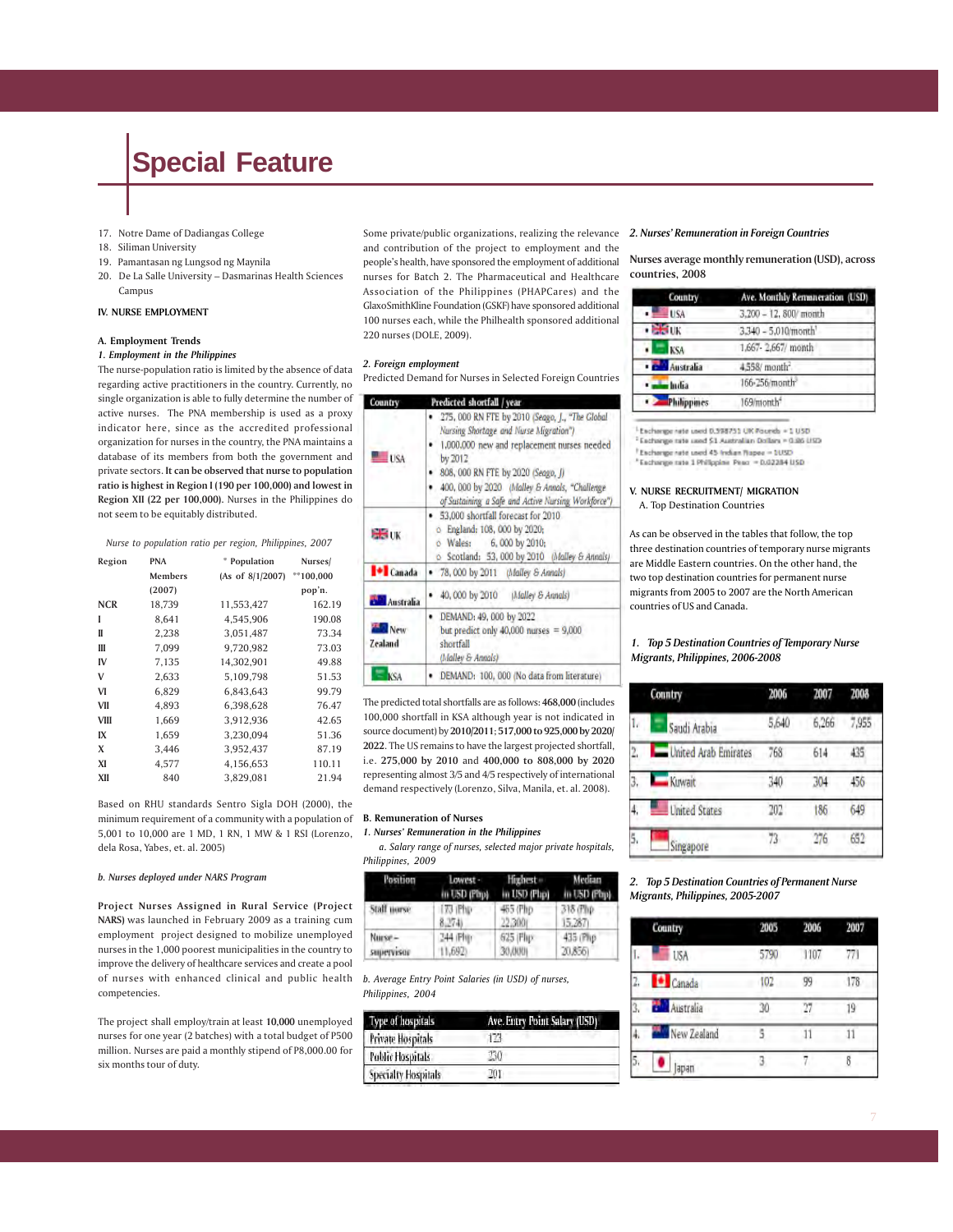#### **Nurses deployed in Japan**

As of 11 May 2009 there were **92 nurses** and **188 caregivers** who were hired in various institutions under the Japan-Philippines Economic Partnership Agreement (JPEPA) (Dalangin-Fernandez, 11 May 2009).

#### **Figure Fewer nurses taking NCLEX**

From January to September 2009, only 11,854 Filipino nurses took the National Council Licensure Examination (NCLEX), compared to the 15,079 nurses who took the test in the same period in 2008.

Trade Union Congress of the Philippines general and former senator Ernesto Herrera said the recession in the US might have discouraged nurses from applying there. Herrera said, however, Filipinos still account for 4 out of every 10 foreign nurses seeking to enter the US nursing profession (Jaymalin, 2009a).

**New exam for foreign nurses in Saudi Arabia** On 24 November 2009, the POEA reported that the Saudi government is now requiring all foreign nurses, including Filipinos, to pass the Prometric Exam prior to their employment (Jaymalin, 2009b).

#### **B. Remittances of Nurses**

Nurses generally remit more than 50% of their salary. On the average, remittance is approximately USD 1,000- 2,000/month. The remittance is higher, USD 1,500- 2,000/ month, during events such as sickness in the family, opening of classes and Christmas. Remittance can also be in kind through gift boxes that are sent to family on a monthly basis. Nurses usually cope with the 6. Other options: nurses want to go to the need to send money to family members and to address personal needs by taking double jobs.

Remittances are largely used to subsidize the education of children and relatives, to build/ repair a house, and to pay for medical expenses of an elderly or a sick member of the family. (FGD data in Lorenzo, dela Rosa, et, al, 2009).

#### **C. Characteristics of Filipino Nurse Migrants**

Based on FGD data (Lorenzo, dela Rosa, et, al, 2009), the characteristics of Filipino nurse migrants include the following:

- with 2-3 years work/ clinical experience
- with experience in the following specialty areas: Intensive Care Unit, Operating Room, Hemodialysis, Pediatric nursing, Emergency Room nursing
- Demographic make-up:
	- o Age- late 20's to early 30's,
	- o Gender mostly female
- Marital status: usually married

#### **D. Drivers of International Migration of Nurses PUSH FACTORS**

1. Perception that health is not a government priority as evidenced by:

- demoralizing working conditions i.e. inadequate salary, slow rate of promotion, overworked staff, anxiety over malpractice
- failure to implement the Magna Carta of Public Health Workers
- 2. Need for political back up to get a job
- 3. Unstable government/ political situation

#### **PULL FACTORS**

- 1. Better working conditions, i.e. higher salaries, lower nurse-patient ratios, better benefits, fair compensation at work
- 2. Availability of immigrant visas (for doctors and nurses)
- 3. Potential benefits for the nurses' family i.e. opportunities for family security, improvement of family's financial condition and migration as stepping stone for the nurses' family to migrate
- 4. Independence from family, to get away from a difficult relationship, opportunity to see places and meet new people from other culture
- 5. Additional knowledge
- 6. Higher standard of living and quality of life
- 7. Motivation and support from relatives in the US

#### **STICK FACTORS**

*\*Reasons for staying in source country*

- 1. Preference to stay with family members
- 2. Entrepreneurial opportunities that are present locally
- 3. Destination country of choice is not open for hiring
- 4. Nurse cannot pass the required foreign nurse licensure exam
- 5. Nurse has to fulfill the work commitment of three years
- Middle East because nurses have contracts and they can easily return to the country compared to those offered by the US and the UK which are more permanent.

#### **STAY FACTORS**

- *\*Reasons for staying in destination country* 1. Final destination country provides better work
- compensation and working condition 2. Status of the nursing profession is more
- recognized. 3. Better chance to get the family to migrate
- e.g. nurses in Canada and US.

#### **E. Status of recruitment agencies, Philippines (as of 01 December 2009)**

| <b>Status</b>                     | <b>Number</b> |        |
|-----------------------------------|---------------|--------|
| · Good Standing                   | 1407          | 42.21% |
| · Delisted                        | 1104          | 33.12% |
| * Cancelled                       | 463           | 13.89% |
| · Forever Banned                  | 167           | 5.01%  |
| · Inactive                        | 86            | 2.58k  |
| · Preventive Suspension           | 25            | 0.75%  |
| · Denied Renewal                  | 22            | 0.66%  |
| · Suspended (Document Processing) | M             | 0.60h  |
| * Suspended                       | 18            | 0.54%  |

| * Revoked                                        |      |         |
|--------------------------------------------------|------|---------|
| · Requested Temporary Suspension<br>of Operation | ь    | 0.18    |
| * Cash Bond Withdrawn                            |      | 0.098   |
| · Ceased Operations                              |      | 0.03    |
| Total                                            | 3333 | 100.009 |

The table above is a summary of all recruitment agencies licensed by POEA to recruit Filipino workers for overseas jobs, both land-based and seabased. It shows that more than half of the total recruitment agencies recruiting Filipino workers are not in good standing. Hence, the probability of being deceived by recruitment agencies seems to be high.

#### **References:**

**Association of Deans of Philippine Colleges of Nursing,** I. (2009). Philippine Journal of Nursing Education. [Appendix]. *19*(1), 56.

**Dalangin-Fernandez, L.** (May 11, 2009). 92 nurses, 188 caregivers hired under JPEPA. *Nursing Matters* Retrieved November 24, 2009, from http://www.inquirer.net/

#### specialfeatures/nursingmatters/

view.php?db=1&article=20090511-

**Jaymalin, M.** (2009a, October 23). 'Fewer nurses going to US'*. The Philippine Star*. Retrieved from http://

#### www.philstar.com/

Article.aspx?articleId=516683&publicationSubCategoryId=63 **Jaymalin, M.** (2009b, November 24). Saudi imposes new exam for foreign nurses *The Philippine Star*. Retrieved from http://www.philstar.com/

Article.aspx?articleId=526267&publicationSubCategoryId=65 **Lorenzo, F. M., Rosa, J. F. D., Ronquillo, K., Paraso, G. R., Loquias, M., Isaac, C., et al.** (2009). *Mobility of Health Professionals Philippine Country Report*. Manila: Institute of Health Policy and Development Studies - National Insitutes of Health, University of the Philippines. (unpublished). **Lorenzo et al.** (2006). *Migration of Health Workers: Country Case Study Philippines.* Manila: Institute of Health Policy and Development Studies - National Insitutes of Health, University of the Philippines.

**Lorenzo, F. M., Rosa, J. F. D., Yabes, J., Medina, G., Tan, A., Alamin, L. J., et al.** (2005). *Philippine Human Resources for Health Master Plan 2005-2030*: Submitted to the World Health Organization WPRO thru The Department of Health - Human Resource Development Bureau.

**Lorenzo, F. M. E., Silva, M. E. C., Manila, V., Lagayan, M. M., Amancio, M. J. R. H., & Baking, K. J. P.** (2008). *Analysis of Demand and Supply of Selected In- Demand Human Resources for Health*. Manila: Institute of Health Policy and Development Studies. (unpublished).

**National Council of State Boards of Nursing**, I. N. (2009). *Part II- 2007 NCLEX (R) Examination Statistics*. POEA, P. O. E. A. (2009). Status of Recruitment Agencies as of Dec 1, 2009 10:05:31 AM. Retrieved December 2, 2009, from http://www.poea.gov.ph/cgi-bin/agList.asp?mode=all **Uy, V.** (2009). 95,282 nurses to take board exam this Nov. Retrieved November 23, 2009, from http:// www.inquirer.net/specialfeatures/nursingmatters/ view.php?db=1&article=20091115-236384

**Compiled by:** Institute of Health Policy and Development Studies – National Institutes of Health, University of the Philippines Manila Research Assistants: Ericson Paraguya, Jessica Mae Cruz, Katrina Martin; Consultant: Dr. Fely Marilyn Lorenzo February 2010.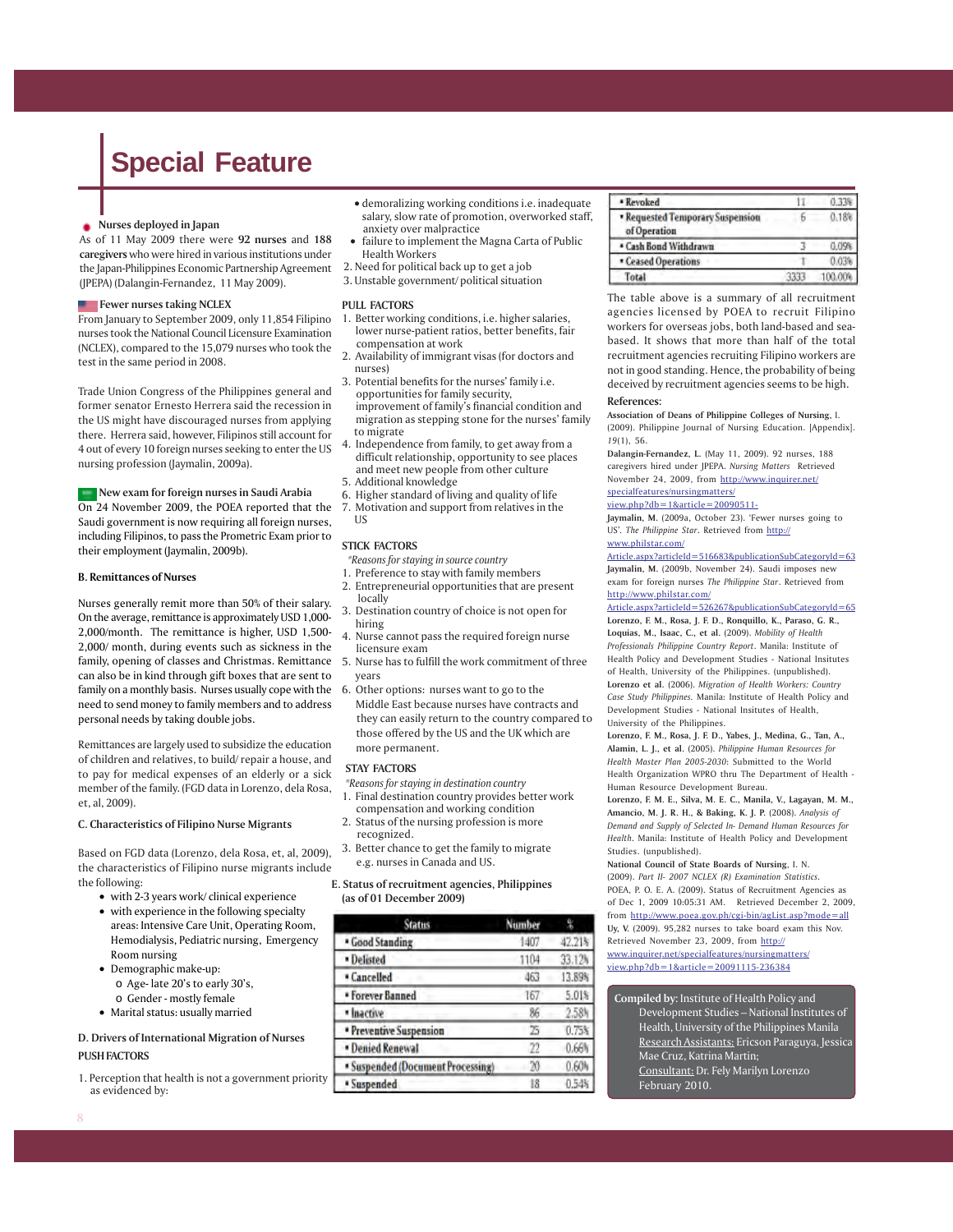### **MIGRANTS VOTE IN: What do political candidates promise for overseas Filipinos?**

 The massive export of labor was first introduced during the 1970s when the Philippines faced **JUAN CARLOS "JC" DE LOS REYES** political and economic crises that left Filipinos *Ang Kapatiran Party* jobless resulting to high incidences of poverty. It was first envisioned as a stop-gap measure. However, as years passed, Filipinos continue to make migration as an option due to better opportunities abroad compared to what the Philippines can offer. Today, there are already 8.18 million Filipinos in more than 200 countries and territories.

 Though migration has provided an alternative way of living to many and brought billions of dollars worth of remittances to the country, large portion of Filipino migrants are still in the brink of danger, work is to be protected, then the basic rights of industrialization. down of family ties, spread of diseases and initiative, and ownership and private property. increased rates of dependency.

With the upcoming Presidential elections this Source: http://ph.politicalarena.com/issues May, and the change in the administrative and legislative leadership in July, migrants and their Ensure Rapid and Sustained Economic Growth for measures to address the issues and challenges they of Life for All by: face.

 While some of the contenders for the highest post show concern on the plight of migrant workers, analysts observe that their efforts are just reactionary and event-driven. Overseas Filipinos, their families and migrant groups appeal for greater protection and safety-nets. Following are what the presidential candidates and various partylist groups say about migration, OFWs and seafarers:

#### **BENIGNO SIMEON "NOYNOY" AQUINO III** *Liberal Party*

**Platform:** Envisions a government that treats its people as an export commodity and a means to earn foreign currency to a government that creates jobs at home so that working abroad will be a choice rather than a



necessity; and when its citizens do choose to become OFWs, their welfare and protection will still be the government's priority.

Source: http://www.noynoy.ph/v3/platform.php



Dignity of Work and Rights immigrant scapegoating;

**Platform:** PRINCIPLE #6 –

leaving thousands of them abused, distressed and workers, owners and managers must be respected 3. Helping migrants return to their Filipino roots exploited. Moreover, migration has also paved way – the right to productive work, to decent and fair and national identity and regain their national to greater social and moral costs such as break-wages, to organize and join unions, to economic dignity.

families call for a more comprehensive policy and Sustainable Poverty Reduction and Better Quality justice measures.

- a. Reviewing and rationalizing all outstanding public debts and limiting future government **RICHARD "DICK" GORDON** borrowing within the growth *Bagumbayan Party* level of our exports, OFW remittances or GDP.
- b. Creating micro-finance and other credit facilities for small enterprises by harnessing OFW remittances and more exports for economic development.

#### Source:

http://www.angkapatiranparty.com/Downloads/ Passport%20To%20A%20New%20Philippines.pdf

#### **MARIA ANA CONSUELO "JAMBY" MADRIGAL** *Independent candidate*

**Platform:** Fair, equitable, and nationalist treatment and empowerment of OFWs and migrants and adequate living standards for all Filipinos; seek and achieve fair, equitable and nationalist



treatment of OFW and migrants by:

1. Fighting inadequate pay, discriminating employment requirements, inhumane and abusive work conditions, and racist culture and anti-

of Workers. The economy 2. Working with progressive migrant organizations must serve people, not vice for agreements, contracts, and regulation that versa. Work is a form of ensure adequate non-discriminatory pay, humane continuing participation in working conditions, adequate job security and God's act of creation. Work organizing rights; for protecting undocumented is a way of fulfilling part of migrants, and political refugees against restrictions our human potential given to and persecutions and for ensuring adequate us by God. If the dignity of Philippine-based jobs through genuine, pro-Filipino

And, to seek and achieve adequate living standards for all Filipinos through adequate minimum wages and wage hikes, farm gate price support, regularization of work contracts and other social

Source: http://www.jambymadrigal.com/news2009/ mamFlatform%202010.pdf



advocacies.php

**Platform:** We must create JOBS for our people, so that they will not need to seek their fortunes abroad, but rather devote their talents directly to their country and their families.

Source: http:// www.dickgordon2010.com/

#### **NICANOR "NICKY" PERLAS** *Independent candidate*

**Platform:** Protecting the welfare of OFWs. They need efficient government services that facilitate both exit and entry; that offer counseling and predeparture orientations; that



*continued on page 10*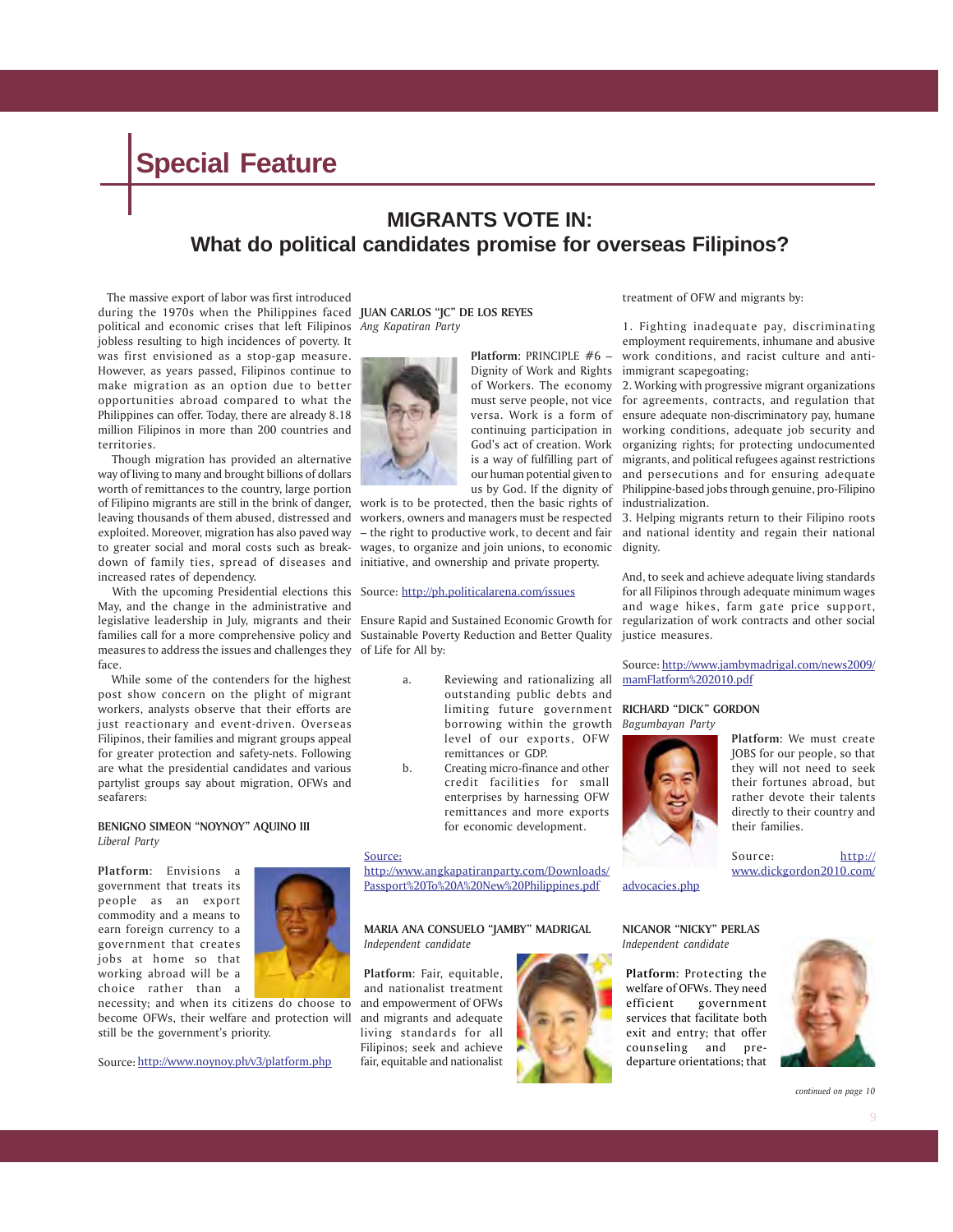#### *Migrants Vote (from page 9)*

recruitment. We need to fully operationalize a system that protects and ensures their rights while overseas. We also need to help OFWs channel their remittances into investments, savings, entrepreneurship and assets rather than wasteful consumption. Finally, we need to provide counseling and other forms of assistance to help OFW families cope with the challenges that separation brings.

But the long-term solution to this challenge is to create a vibrant economy and an inspiring culture that creates opportunities and real choices here in the country. Many are leaving because they are sick and tired of the way politicians are ruining this country. This is what we are going to change so people will regain their hope and their enthusiasm and their drive to rebuild the country for their children's sake.

Source: http://nicanor-perlas.com/Nicanor/yourquestions-answered.html

#### **EDUARDO "BRO. EDDIE" VILLANUEVA**

*Bangon Pilipinas Party*



**Platform:** Establish an economic environment where it will no longer be necessary for Filipinos to leave their families behind, with children growing up without their parents, or brothers or sisters, by ensuring that there are

sufficient economic opportunities at home. However, this cannot be done overnight. In the **GILBERTO "GIBO" TEODORO, JR.** meantime, Bangon will set up:

a. An OVERSEAS FILIPINO WORKER SOCIAL SECURITY SYSTEM (OFWSSS) where OFWs can pay their premiums or remittances through special arrangement with Philippine banks abroad where they work, the fund to be deposited in government treasury shares managed by the OFWSSS;

b. Special Assistance Desks in main OFW ports of entry/exit as well as in every Philippine embassy;

c. Family Support Programs for OFW families left *of migrant workers, resulting in brain drain.* in the Philippines, with particular emphasis on training these families in entrepreneurship as a Government must help establish a system of way of doubling OFW remittances;

d. An OFW Re-Entry and Re-Integration Program to facilitate their set-up of businesses in the Philippines upon return;

e. A Presidential Office on OFW Action to pay special attention to OFWs; and

other governments in the matter of protection of that recruiters can provide more assurances of OFWs.

Source: http://bangonpilipinasplatform.net/ivempower-the-people.html

**MANUEL "MANNY" VILLAR, JR.** *Nacionalista Party*



**Platform:** Dreams *to have a country, na ang isang Filipino ay hindi na kailangan umalis ng bansa para magtrabaho. That is our long term objective. That's why we want to provide for jobs. That's why we want to create jobs in the Philippines, but*

*now, we can not do that immediately.*

So the short term plan is to provide safety nets so that every OFW, if he finds himself in trouble, he could be helped out. If he needs a job while abroad, the government will help him find one. If he wants to go home, then he can be sent home.

Manny Villar's long term plan for OFWs, and for most Filipinos is to create jobs. Manny Villar said that when he becomes president he will focus on **Entrepreneurial Development** and **Competitive government.**

Source: http://www.thepoc.net/blogwatch-features/ 3331-manny-villar-a-his-vision-for-ofw.html

*Lakas-Kampi-CMD Party*



**Platform:** S*tresses the need for a balanced approach, one is that there should be a more active network of support systems to monitor the conditions of each and every Filipino worker abroad have, and second is to provide adequate opportunities in the country, to prevent the influx*

mutual assistance in every country where Filipino communities are present, to help them cope with emergency problems such as illness, legal issues and repatriation support.

The protection of our migrant workers actually begins with protecting them at the point of

ensure protection against illegal and unscrupulous f. Treaties for mutual and shared responsibility with recruitment. We must install more safeguards so safety for our OFW's.

> *Source: http://barangaygibo.blogspot.com/ (This is an UNOFFICIAL, point specific platform of Sec. Gibo Teodoro, with substantiations by Aaron Benedict De Leon,* Youth Spokesperson of Sec. Gibo Teodoro, Vice President for Corporate Communications-Green Team 2010)

**JOSEPH "ERAP" ESTRADA**

*Partido ng Masang Pilipino*

Platform: Committed to be a voice of support and encouragement for millions of overseas Filipino workers (OFWs) on the heels of the commemoration of International Migrants Day. He lauds the millions of brave and selfless citizens who sacrifice for their families and our nation by working in some of the harshest conditions abroad.

Estrada acknowledges that it was the hard work of OFWs and the remittances they have faithfully sent home over the past decades that gave helped keep the country afloat on many occasions when the economy was at risk of a meltdown.

Source: http://www.tribune.net.ph/headlines/ 20091219hed4.html

#### **PARTYLIST**

**Action Brotherhood for Active Dreamers, Inc. (ABROAD)**



**Platform:** The Abroad Party-List envisions to be a conduit for the poor and under-privileged sector of society. It aims to provide jobs locally and internationally. In pursuit of equal opportunities for

all, it aims to eradicate poverty by providing ways for skilled workers to work abroad. A party-list dedicated in the service for the Filipino people.

Source: http://www.abroadpartylist.com.ph/ index.php?option=com\_content&task=view&id=13&Itemid=27

#### **Adhikaing Alay ng Marino sa Sambayanan, Inc. (ALON)**

**Platform:** Adhikaing Alay ng Marino Sa Sambayanan envisions the country as one of the leading maritime country in the world by unfolding opportunities of economic growth which shall uplift not only the lives of every member of the gigantic maritime industry but every Filipinos as well through an extensive development and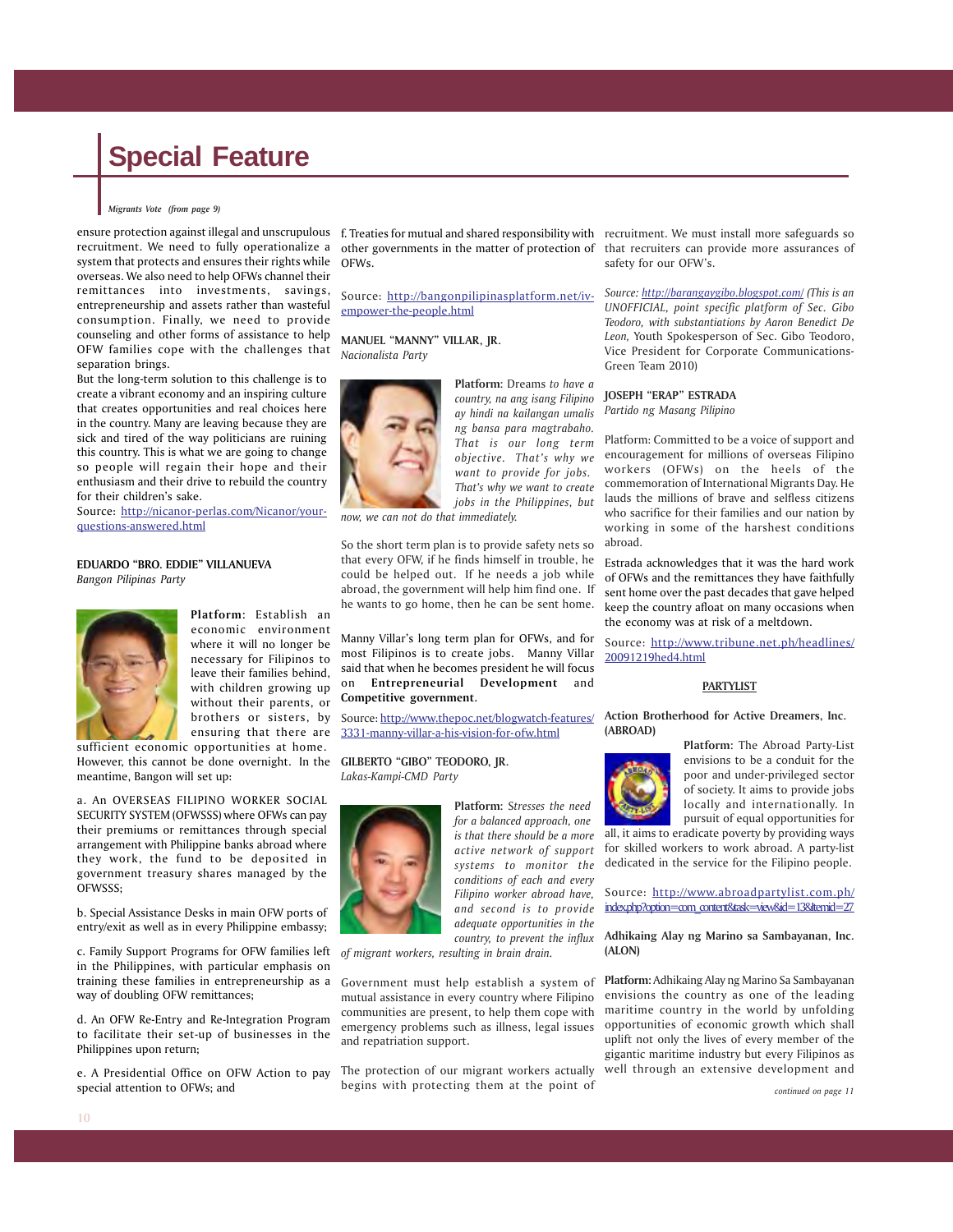*Migrants Vote (from page 10)*

utilization of the country's strategic maritime location.

ALON is committed to awaken and bring



consciousness to every Filipino towards economic affluence through an improved and consolidated wealth of the country's maritime industry well supported in the legislative arena of the Philippine government

#### Source: http://www.facebook.com/pages/ALON-PARTYLIST/190537049798?v=info

Isusulong ng ALON ang mga reporma at pagbabagong pang-lehislatura, lalung-lalo na ang mga bagay na sumasaklaw sa kalakalang pangkaragatan, una na rito ang pagmumulat sa kamalayan ng ating mga kababayang Pilipino na ang ating bansa ay isang bansang maritima bunga ng pagkakapulo-pulo nito. Pangalawa, dapat nating ipagpatuloy ang paghubog sa ating mga kabataan upang mapanatili natin ang daloy ng kaalaman at kayamanang buhat sa **Alyansa ng OFW Party** sektoryang pangkaragatan na laon na nating tinatamasa mula pa sa ating mga ninuno hanggang sa kasalukuyan at sa darating pang panahon. Ang pagsasalin nito ay magiging kapakipakinabang sa susunod na henerasyon.

#### Source: http://www.alonpartylist.org/about\_us.html

#### **Ahon Pinoy**(AHON PINOY)

**Platform:** Ahon Pinoy will engage and intensify a campaign to assure

OFWs that public funds intended for their welfare is not wasted. Growing desperation and neglect, nothing worthwhile to alleviate the socioeconomic plight of the majority of the Filipino people especially the OFWs. They have been living in misery and deep poverty.

Ahon Pinoy is committed to provide that the concerns of the OFWs should be properly attended **Federation of Free Workers** to.

Ahon Pinoy will also provide service to OFWs and their families for whom the government has no welfare programs that provide meaningful benefits. Maximize the amount of OFWs funds—estimated to have reached P14 billion—held in trust by the government through the OWWA, the OFWs and their families.

Ahon Pinoy will prepare a better plan for more valuable social services and welfare programs to alleviate the condition of the majority of the poor

Filipinos—workers, farmers, urban poor and broaden workers' participation in economic OFWs.

Source: http://www.ahonpinoy.net/ advocacy.php

#### **Akbay Pinoy OFW-National Inc. (APOI)**

**Platform:** APOI's general mission is to protect the rights of OFWs and to collaborate with the government and other



similar institutes in order to implement programs and services for OFWs and their families. APOI also seeks to aid in skill development through livelihood projects; as well as nation building to promote social revival.

#### **Source:**

http://en.wikipilipinas.org/ index.php?title=Akbay\_Pinoy\_OFW-National\_Inc

**(Alyansa ng OFW)**



**Platform:** Alyansa ng OFW are patriots and who have vowed to fight for each OFW in distress, in jail or otherwise.

#### http://alyansa-ng-ofw.ning.com/

#### **Ang Kapisanan ng mga Seaman (AKSI)**



**Platform:** AKSI is organized to engage in activities for promoting, protecting and improving the social, spiritual and economuc well-being of all its members in the maritime sector, the seaman or seafarer.

#### Source: http://aksi-org.blogspot.com/

**(FFW)**

**Platform:** To unite labor into an organization for the effective pursuit and promotion of its material and spiritual well-being;

Through free, responsible and effective collective bargaining and joint decision-making at all

levels, to enhance employment and income security, to secure the family living wage and to decisions and undertakings;

To strengthen, protect and extend democratic institutions, civil rights and liberties and to secure the full participation of labor in all political processes of society;

Source: http://www.ffw.org.ph/ FFW%27s%20Orientation.html

#### **Pamilyang OFW-SME Network Foundatio (OPO)**

**Platform:** OPO envisions to be the most productive center for OFW and SME Families in the Philippines by providing job, livelihood, investment and business



opportunities; and be recognized as a role model for public service. Its purpose is to empower the OFW and SME families though information, opportunities and benefits.

Source: http://www.pamilyangofw.com/ services.htm

#### **Union of Filipino Seafarers (UFS)**

**Platform:** UFS is a legitimate workers association

for purposes of mutual aid and protection to promote the moral, social and economic well-being of its members. '

Foremost in its task to promote the welfare and rights of seafarers is the need to have a strong legal

component. Creating a legal assistance unit, UFS was able to provide the necessary representation to thousands of its members and more for other seafarers in dire need of such service.

The UFS has also actively embraced the challenging task of conquering borders and negotiating with ship-owners of every nationality to protect the interest of seafarers, especially those of UFS members. In many instances, the union comes face to face and nearly in direct confrontation, with such giants as the International Transport workers Federation (ITF) and the International Shipping Federation. But in many of these encounters, UFS stood its ground and won his battles.

Source: http://www.ufs.ph/2009-10/ufs\_story

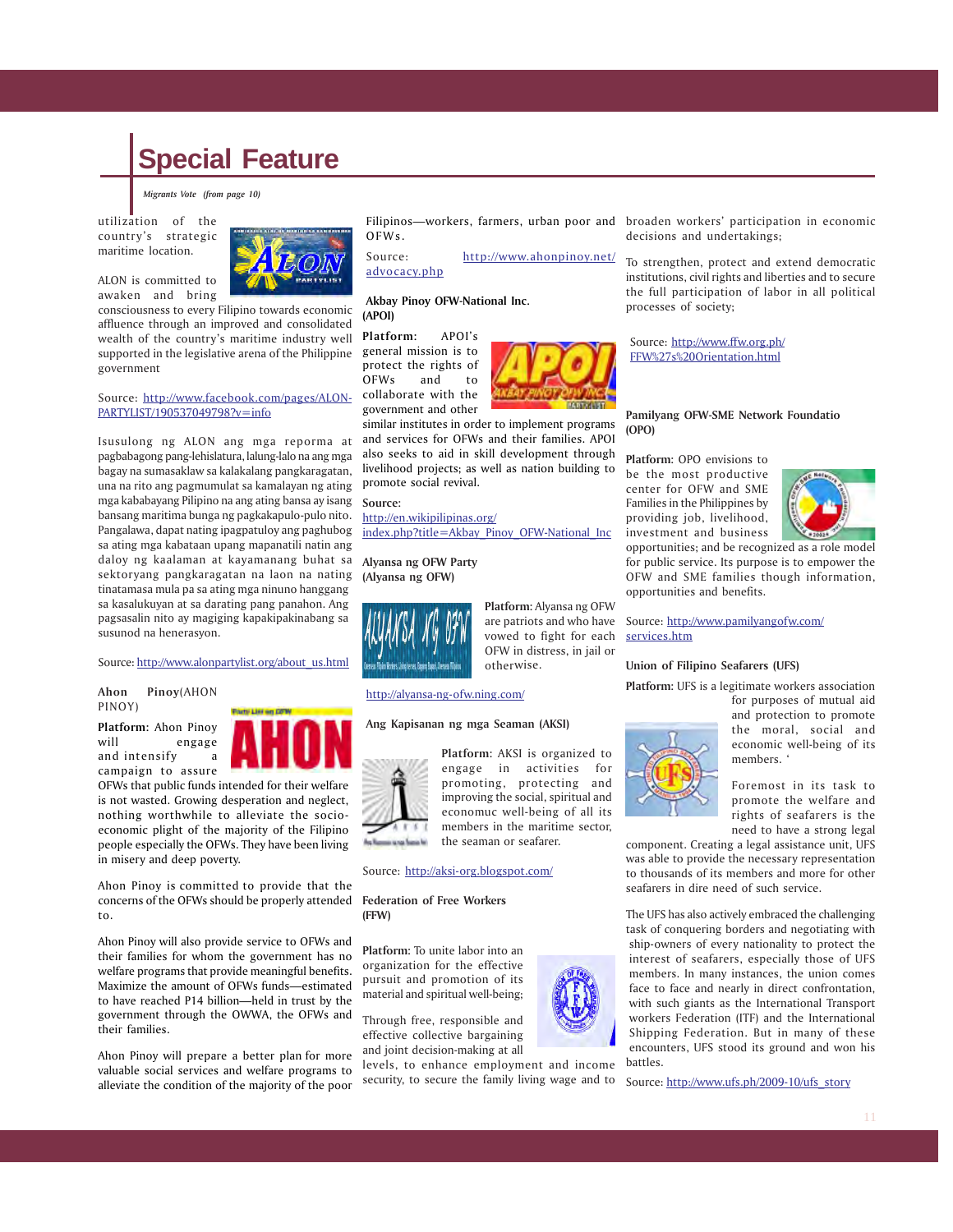### **Mailbox**

#### **With deepest appreciation**

Thanks so much for listening to my concerns. I am leaving Manila for the U.S. on Sunday, Nov. 22, and I do hope that I have all my requirements complete now. So sorry if I overlooked this pre-departure seminar, it was unintentional. As I mentioned, my fiancé has informed the U.S. Consul General in Manila about my experience and we do hope that the **Roge Limbo** Embassy will make the necessary improvements so as to properly advice new immigrant visa applicants on the CFO rules and regulations.

I very much appreciated the Guidance and Counseling Seminar conducted by St. Mary's. They provided us with very useful and relevant information. The seminar speakers were quite competent also, as were the other staff members. It would be nice to share some positive/success stories as well so as to encourage the attendees.

More power to you in your very inspiring work with the CFO. I shall stay in touch. Take care and fond regards.

#### **Meena J. Sehwani**

#### **Hello**

Hi! I'm Josie Bautista from Hawaii. I left the Philippines last May 21. Sumulat po ako dahil I want to say thank you and Merry Christmas to all. Ang buhay dito ay mahirap pero ang ginawa ko pagdating ko ay nagreview ako ng NCLEX dito na pinamumunuan ng mga magagaling na nurses from the Philippines. Four months akong nagreview bago nag exam and finally nakapasa ako at isa na akong registered nurse dito at nagwowork sa isang hospital. Masaya at mahirap ang buhay dito pero sabi ko sa sarili ko masuwerte ako kasi may maganda akong trabaho na sa ngayon. Kaya salamat and prosperous new year. Thanks!

**Josie Bautista Hawaii**

#### **Helpful seminars**

We would like to thank you for your very informative seminar. It was indeed helpful for emigrants like us. In relation to this, we would like to request for the copy of the material you used

during the seminar. We would appreciate any other helpful materials and websites that you can share with us. We wish your good office continuous success in the future. Again, thank you in advance for your kind help as always! :)

Best regards,

#### **Request for copies**

I am Marlon Ambion and I'm one of your attendees in the PDOS session conducted last December 7, 2009. Just to let you know, we are already here in Auckland, New Zealand and have been busy trying to settle ourselves as well as prepare for finding a job. As a follow-up to that session, I would like to request if you could provide us a copy of the slides **Australia** you've used in your orientation. We also would like to request for a softcopy of the resume booklet **Suggestion** you mentioned as well as the list of 'slangs' most often used here in NZ. We appreciate your response on this.

Thanks, **Marlon Ambion New Zealand**

#### **Sharing some thoughts**

Thanks for answering back. Okay naman po ako. Pang-one month ko na po dito sa September 8. Naghahanap pa lang po ako ng job. Malapit na po mag-spring. Hehehe. Malamig pa rin, Melbourne's weather is unpredictable, it's like sunny in the morning and then in just few minutes, uulan or windy. You have to be prepared all the time.

I am still training on their accent and practices. Pag kasi pure Aussie, very fast at nagmumumble minsan in speaking. Approachable naman po sila and very polite. You just have to be confident although sa simula talaga nakakatakot, hehe! My first week here is funny, I used to run away or just smile whenever I'm in shopping centre. Yun pala, bumabati lang sila ng "how are you". All you have to do is answer "good". Minsan naman, introduce your self and talagang straight to the point pag may kailangan ka. No racism so far, although they are really serious in everything they do. Unlike dyan sa Pilipinas, we **Aaron Salazar**

can always say "joke only". Dito you mean every single word you say. May nagsabi na rin po sa akin na I sound like American in accent, kaya hindi rin nila naiintindihan minsan although both English naman, different in pronunciation lang.

Nabasa ko po sa newspaper dito that immigrants are mostly part of job seekers na. Agencies and other job openings are very particular in the type of visa that you have, they are more on permanent residents. They don't want to sponsor skilled migrants in the future unlike before.

Thanks for all the help. I'll message you from time to time for more updates. God bless and more power.

**Kathryn**

I'm Aaron Salazar, an attendee of your NZ/AU seminar. That was a very comprehensive lecture. It's really a must for overseas Filipinos. I was specially warmhearted knowing that Filipinos abroad indeed pay back what is due to our country. And thank you for assuring us that their assistance reaches the poorest of the poor. I'll extend my view, if I may.

In CFO's website, it is suggested (though not mandated) that PDOS be taken at least 2 days prior to departure. As with loads of formal information being relayed to the attendees, especially regarding do's and dont's, I think it is much practical to have the seminar at least a week before. It's because most of us that attended have already prepared some, if not most, of what to bring, etc. And with your due guidance, it has been realized that we should take necessary precautions especially since it's our first time. Thus, if PDOS has been taken long before the departure date, at least, all precautions have been noted during preparation of what to bring.... well, just a suggestion.

May I request for the materials/guidelines that you presented. Again thank and more power. Mabuhay po kayo!



**Adviser** Dr. Dante A. Ang **Editor-in-Chief** Jose Maria J. Palabrica **Managing Editor** Minda Cabilao Valencia **Associate Editors** Rodrigo V. Garcia, Jr., Golda Myra R. Roma **Contributors** Ian Vergel B. Agsalda, Marie del Rosario-Appatad, Erwin Paul S. Cristobal, Christian Harold G. Cruz, Evelyn Duriman, Maria Regina G. Galias, Edwin C. Pajares, Janet B. Ramos, Marissa G. del Rosario, Eumarlo Tolosa, Rino D. Paez, Lance Alexander S. Velasco **Lay-out** Rodrigo V. Garcia Jr. **Photo credits** Troy D. Agcanas, Rodrigo V. Garcia, Jr., Rino D. Paez, Eumarlo Tolosa, CFO Project Management Division, various political websites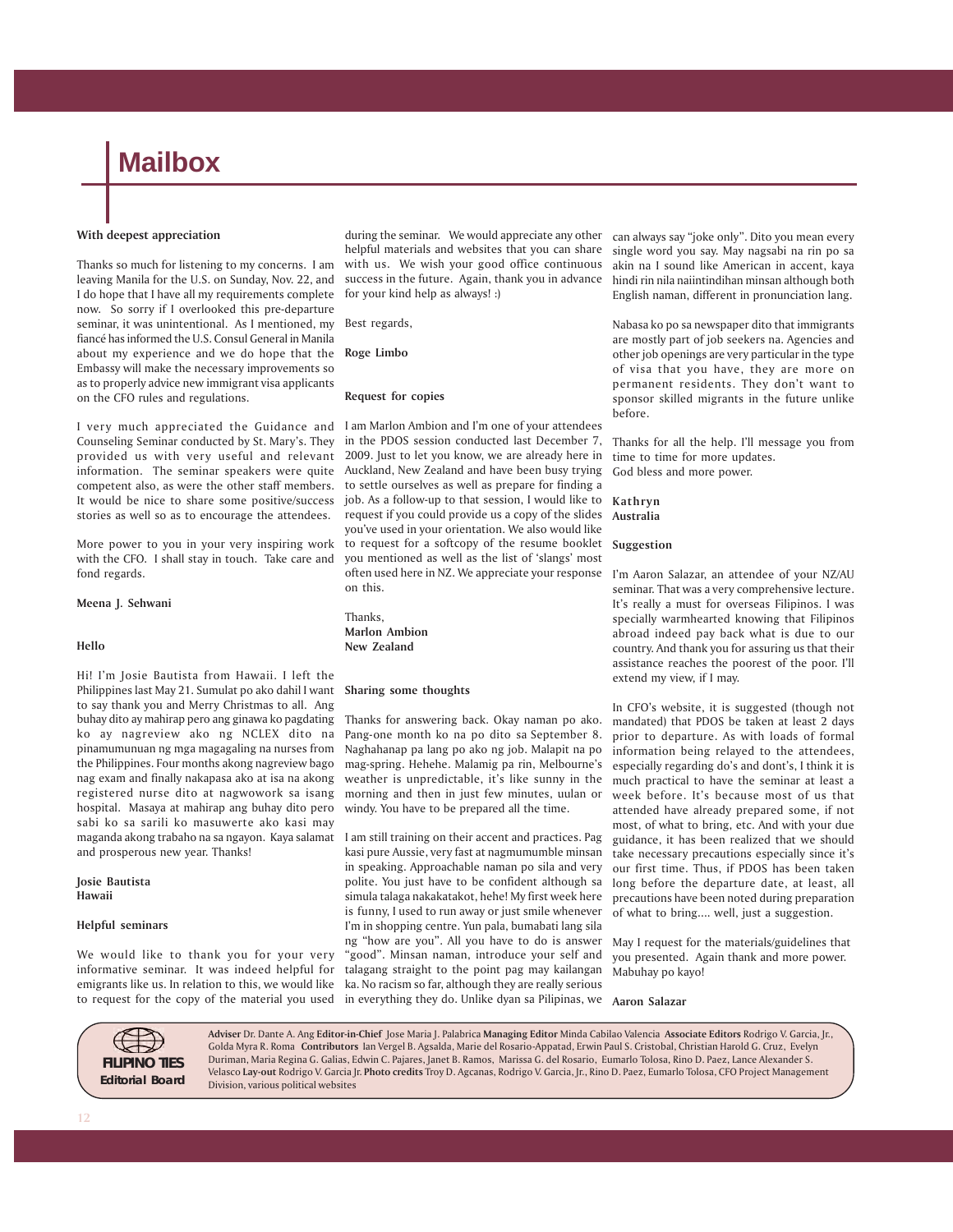#### **Contemporary Dynamics of Marriage Migration in Southeast Asia Brought into Focus**

*Cross-cultural marriage has long been a common feature in global migration but is not exhaustively discussed in migration-related forums*

 Cross-cultural marriage has long been a common Koreanfeature in global migration. However, issues surrounding its dynamics, consequences and governing policies are not exhaustively discussed in migration-related forums.

 According to a report of the United Nations Economic and Social Commission for Asia and the attributed to Pacific (UNESCAP) in 2007, Asian countries experienced a dramatic increase in international marriages. Data from the Commission on Filipinos Overseas also reveal that in 2008, 18,436 Filipinos left the country as spouses or other partners of foreign nationals. While there was a significant drop from the 2007 figure (23,927), the seeming pervasiveness of marriage migration especially among Filipinos continue to encourage both local and international groups to bring the issues into focus.

 In partnership with the Women's Studies Association of the Philippines (WSAP) and the Southeast Asian Studies Regional Exchange Program (SEASREP), the CFO co-organized the Forum on Contemporary Dynamics of International Marriage Migration in Southeast Asia. Resource persons from Vietnam, Thailand and Indonesia who are directly involved in researches on marriage migration were invited to share their findings and express their views.

 In her presentation, Ms. Zohra Andi Baso of the Forum Pemerhati Masalah Perempuan Sulsel Indonesia raised the need to respect and fulfill the rights of the children and women in mixed marriages. She cited that in Indonesia, marrying a foreigner has certain disadvantages because Indonesian women lose their civil rights (i.e., citizenship and land ownership, etc.) if they decide to live outside of the country with their foreign husband. Also, children borne from inter-marriage are not given the right to retain their mother's citizenship and are treated as tourists. The issue of domestic violence among Indonesian women has also become a major concern. She believes that the Indonesian government needed to make the women aware of their rights even before they decide marry foreigners.

 Dr. Hong Xoan-Nguyen of the National University in Ho Chi Minh City, Vietnam presented case studies on Vietnamese-Taiwanese and Vietnamese-Korean marriages. Based on statistics she gathered from the Taipei Economic and Cultural Office (TECO) in Ho Chi Minh City (HCMC), the number of Vietnamese women married to Taiwanese men has declined to about 3,000 cases annually from 2005 to the present. She noted, however, that while Taiwanese-Vietnamese marriages decreased, the number of of their wife's country.

Vietnamese marriages has increased considerably. The decline is stricter marriage procedures by the TECO and reported cases of domestic violence and human trafficking



*Panelists from the academe, the government and private organizations served as resource speakers during the forum.*

among Vietnamese spouses. Nevertheless, marriage migration among Vietnamese women continued because of its perceived positive economic impact on the community. This perception resulted in an increased school dropout among the young Vietnamese women, especially those from poorer families. She urged Vietnamese authorities to provide the local people economic opportunities especially the younger generations to enable them to fully understand the value of education in order to improve their lives. She also supported the establishment of a consulting center that will educate Vietnamese women about issues on international marriage even prior to migration.

 In his paper, Dr. Tawat Sutikulsombat of the Rajabhat University in Thailand, presented the results of the analysis and synthesis of crosscultural marriage of women in the Udon Thani province. Data from the Association of Woman Leaders for Community Development of Udon Thani province and the Bureau of Census showed great disparity (3,297 vs. 662, respectively) which meant that most of cross-cultural marriages were not registered with proper authorities. The studies conducted also revealed that the reason for cross-cultural marriage was mainly economic. Dr. Sutikulsombat opined that while the women focused on raising their income, their foreign spouses paid more attention to traditions and cultures and family caring, resulting in more separation or divorce. Dr. Sutikulsombat proposed that the Thai government educate and prepare women who intend to marry cross culturally, the language, culture, living conditions, laws and legislations of their spouse country and for the foreigners to study the culture and laws

Deputy Executive Director Minda Cabilao Valencia of the CFO and Sr. Bernadette C. Guzman, RGS of the St. Mary Euphrasia Foundation-Center for Overseas Workers (SMEF-COW) presented the Philippine perspective on the international marriage migration. Both emphasized the importance for Filipinos in inter-marriage to undergo the mandatory Guidance and Counseling Program of the CFO. They stated that there are several Filipino fiancées/spouses who are not even aware of the bona fides of their foreign partners. Such lack of information they said may make Filipinos more vulnerable to abuse, like domestic violence. Ms. Valencia also highlighted difficulties encountered by Filipino spouses/partners in the host countries. Communication become a serious obstacle to meaningful relationships if the couple neither comprehend nor speak their partners' language. The feeling of separation or isolation, along with the absence of support groups makes the Filipinos' adjustment more challenging in the host country. They urged the strengthening of existing programs and policies for Filipinos who enter into cross-cultural unions.

 The forum was held on 3 December 2009 at the Philippine Normal University with 80 participants representing 16 migrant-serving non-government organizations and institutions, three universities, one foreign embassy and six government agencies. The forum provided a venue to understand and analyze the contemporary dynamics of marriage migration in Southeast Asia including the consequences of inter-marriage to sending countries. As proposed by the participants and stakeholders, a follow-up forum specific to the Philippine situation will be organized by the CFO in March 2010.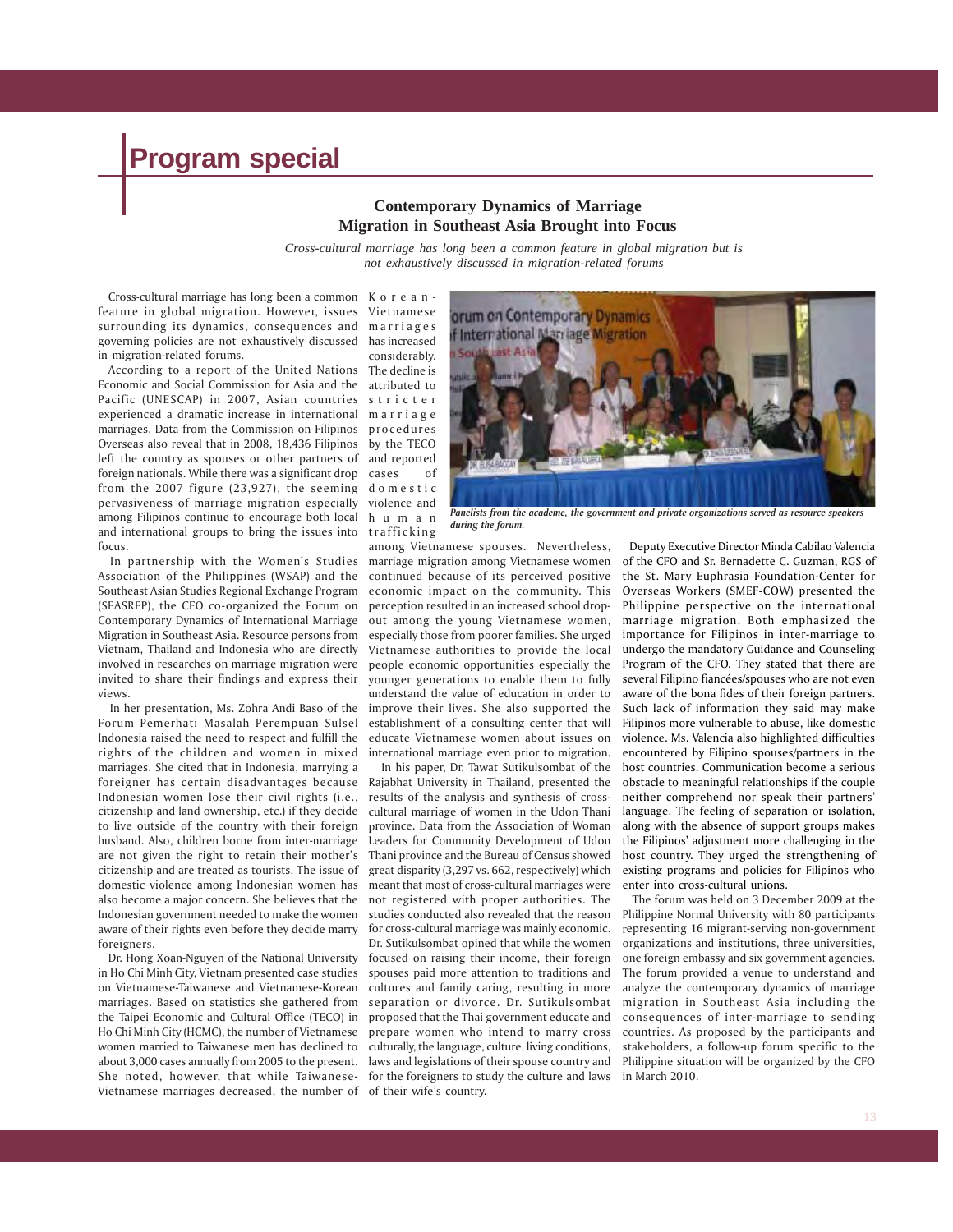#### **New Donor from Nigeria donated P 225,000 to the CFO's LINKAPIL Program**

*Count on your overseas kababayans, bayanihan is still very much alive*

 The spirit of sharing and *bayanihan* during yuletide season reached the Commission on Filipinos Overseas as 14 beneficiaries from different places in Metro Manila and nearby provinces were given cash donations from Filipinos overseas on 26 January 2010.

 The Philippine Barangay Society in Nigeria (PBSN), a Filipino organization in Lagos, Nigeria, donated Two Hundred Twenty Five Thousand Pesos (P225, 000.00) to the CFO's *Lingkod sa Kapwa Pilipino* (LINKAPIL) or Link for Philippine Development Program. The donation was turned over by the PBSN President Cristito Villaruel and his daughter Abigail Villaruel, CFO Executive Director Jose Maria J. Palabrica and CFO Deputy Executive Director Minda Cabilao Valencia to thirteen (13) families and one (1) religious organization as grant to fund small livelihood projects that will help the beneficiaries Smoked and Dried Fish meet their daily needs.

 The amounts were raised from fund-raising activities by the PBSN from the Filipino community in Nigeria. The amount represents their

contribution to the development efforts in our country. According to Mr. Villaruel, the Filipino community in Nigeria wished that the amount will help the beneficiaries start small livelihood business.

 The recipients were chosen on the basis of their economic status through interviews and background investigations. Some of the beneficiaries were affected by typhoon *Ondoy*, in September 2009 and Typhoon *Pepeng* a week after, flooding Metro Manila and the nearby provinces of Bulacan, Rizal, and other low-lying. Others were either jobless or underemployed whose income is not enough to cover their family expenses.

 Among those families who benefited from the said donation were the following with their corresponding small-scale livelihood projects:

- Mr. Manuel & Linda Bumanglag Buy & Sell
- with Food Station
- Mr. Jonathan & Margie Esguerra Sari-Sari and Dry Goods Store



*Thirteen (13) beneficiary-families during the tun over of Donation with PBSN President Cristito Villaruel, Executive Director Jose Maria J. Palabrica and Deputy Executive Director Minda Cabilao-Valencia.*



*Turnover of cash donationfrom (L-R) Executive Director Jose Maria Palabrica, Deputy Executive Director Minda Cabilao Valencia, Mr. Christito Villaruel and Fr. Dexter Prudenciano of St. Hannibal Empowerment Ctr.*

Hamburger & French Fries Store

- Mr. Jose & Maru Lou Quilala, Jr. Sari-Sari Store with *Bigasan*
- Mr. Tranquilino Fernandez PVC Pipes Trading & RTW/Cosmetics Retailing
- Mr. Ricky & Maricel Cartoneros Sari- Sari Store Ms. Elena Awey Sari-Sari and School Supplies Store
	- Ms. Basilia dela Pena Duck Raising
	- Ms. Lilibeth & Fattening 7 Raising • Mr. Mayo & Lucita Escasura - Backyard Hog
	- Jenny-Lyn Rellama • Mr. Rocillito Suniga Sari-Sari Store
	- Loading Station & Mr. Romeo Gonzales Hog Raising
	- School Supplies St. Hannibal Empowerment Ctr. -Well of Wonders

• Mr. Many & Thelma Duyao -Sari-Sari Store • Mr. Eufrascio &

Mini-Store

Novie Lasagas -

 The beneficiary-families received P15,000.00 each to start their small businesses while the St. Hannibal Empowerment Center, represented by Rev. Fr. Dexter Prudenciano, Executive Director, received P30,000.00 for the Well of Wonder Livelihood Program for the less-fortunate residents of Malibay, Pasay City.

#### **642 Filipino Licensed Physicians endorsed by CFO for the Need Training Certificate**

 Each year, many Filipinos leave the country as participants in the Exchange Visitor Program (EVP) for further training in their areas of specialization in the United States. Their studies are included in the Philippine Skills List of 2002.

 From 2008 to 2009, the Commission on Filipinos Overseas issued endorsements to the Philippine Embassy in Washington, D.C. for Need Training Certificate (NTC) covering 1,909 EVP participants, specifically Filipino licensed physicians, to extend

their training in the United States. The issuance 0.5% Rheamatology, 1% Anesthesiology , and of the NTC is on a **one (1) year, per program basis** to facilitate the monitoring of the program.

 All NTC requests are reviewed and evaluated by the Bureau of International Health Cooperation (BIHC) in consultation with the Health Human Resources Development Bureau (HHRDB) to determine the relevance and usefulness of the training to the medical profession in the Philippines. Thereafter, the Department of Health issues the NTC.

 The endorsements cover 1% specialized in Neurology, 8% Family Practice, 1% Pulmonary Diseases and Critical Care, 2% Plastic Surgery,

28% Internal Medicine, among others. Most doctors in the field of Internal Medicine undergo training in the US to further their skills in their field of expertise.

 The EVP participants are required to return to the Philippines after completion of each program or course and to reside in the Philippines for at least two (2) years to apply their expertise and to transfer knowledge and skills. The CFO, as Secretariat of the EVP Committee, however, does not have the mechanism to monitor the participants who have returned after training.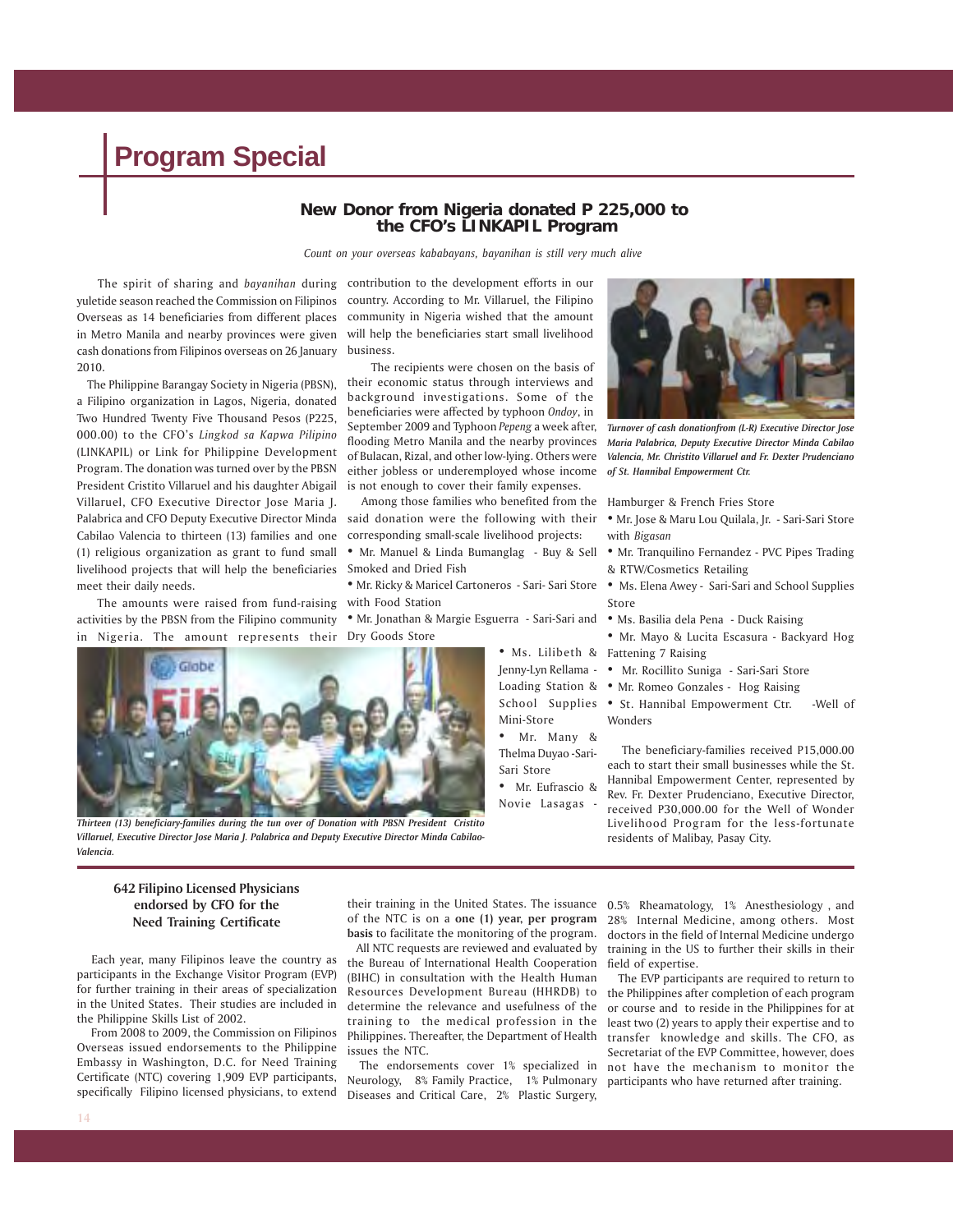#### **A New Clasroom Building for the People of Padre Garcia, Batangas**

*The FTH continues to provide for quality classrooms in the provinces, and much more*

 As Feed the Hungry, Inc. of Washington D.C. continued to support the national development through material and financial aid for the education of Filipino children through the Commission on Filipinos Overseas, it has inaugurated a new project Padre Garcia, Batangas and for the people of Padre Garcia, Batangas.

 The FtH and CFO, together with the school management of Quilo-Quilo North Elementary School (QNES), and the local government of Padre Garcia, inaugurated the new classroom building gift packs containing 2 sponsored by the FtH Golf Tournament of 2007. The pcs. of notebook, 1 box new classrooms numbered 64 and 65 were started in January 2009 by the People's Reform Initiative for Social Mobilization, Inc. Due to some technicalities it was put on hold and finally continued by Engr. Myla Adriano, a private contractor, in November 2009. Total cost of the classroom building project was P860,460.00.

 Though the completion of the building has taken time, it opened doors for opportunities to acquire a bigger building. According to Mayor Prudencio Gutierrez of Padre Garcia, the FtH donation motivated the local government to initiate the acquisition of another bigger building. It may be recalled that the QNES housed its students in three (3) school venues – the barangay hall, the barangay chapel and the Quilo-Quilo South Elementary School before the school acquired its new facilities.

 Coinciding with the classroom inauguration, the CFO and FtH volunteers also conducted a gift-giving activity for 50 senior citizens and 200 children from

various barangays in Padre Garcia. The activity was done in coordination with the Office of Mayor of the Municipal Social Welfare and Development – Padre Garcia (MSWD).

 The children received (16pcs.) of crayon, 1 pack (3pcs.) of pencil, 1 pack of pad paper, 1 bottle of stick-O, 1 box of chocolates, 1 pack of biscuit, 1 box of cheese, 1pc. of toothbrush, 1 pc. toothpaste, and crackers while the senior citizens received 1 pack of 2kg. rice, 1kg. of sugar, 1 pack of coffee, 1 cup of margarine, 1 pack of pancit canton noodles, 1 pack of macaroni, 5pcs. of canned goods, 1 pack of bread, 1 pack of seasoning, 1 box of cheese and 1 pack of biscuits.



*Certificates (L-R): Executive Director Jose Maria Palabrica, Ms.Basilia Dela Peña and Mr. Christian Harold Cruz. (bottom) Mr. Cruz (middle, standing) conducts a bookkeeping workshop for recipients of livelihood grant for the PBSN.*

*(right) Awarding of*





#### **CFO conducts Basic Accounting and Entrepreneurship Seminar for beneficiaries of LINKAPIL's Livelihood Program**

It is not enough that a project is funded. A the factors that should be considered before project without a sustainability scheme in place fizzles out after the initial capitalization is used up. This has been the experience of the Commission on Filipinos Overseas.

 On 26 January 2010, a free seminar-workshop on Basic Accounting and Entrepreneurship was conducted by Mr. Christian Harold G. Cruz, Administrative Officer III of the CFO, who addressed the thirteen (13) beneficiary-families of small-scale livelihood projects under the CFO's *Lingkod sa Kapwa Pilipino* (LINKAPIL) Program sponsored by the Philippine Barangay Society of Nigeria (PBSN).

beneficiaries of the PSBN donation on the proper way to start up a new business. It also focused on

venturing into a business. Topics on proper lending and borrowing were discussed to guarantee the continuity and sustainability of the enterprise and to prevent losses. Basic accounting lectures were given to help them determine if their investment had earned a profit. Activities were also undertaken to enable participants handle a business the proper way.

*Garcia.*

*the schoolchildren of Padre*

 Mr. Jose Edison Tondares, Officer-in-Charge of the CFO's Project Management Division and Ms. Evelyn Duriman served as co-facilitators of the seminar-workshop.

 The seminar-workshop aimed at helping the by CFO Executive Director Jose Maria J. Palabrica A certificate of attendance was also awarded to the participants of the seminar-workshop.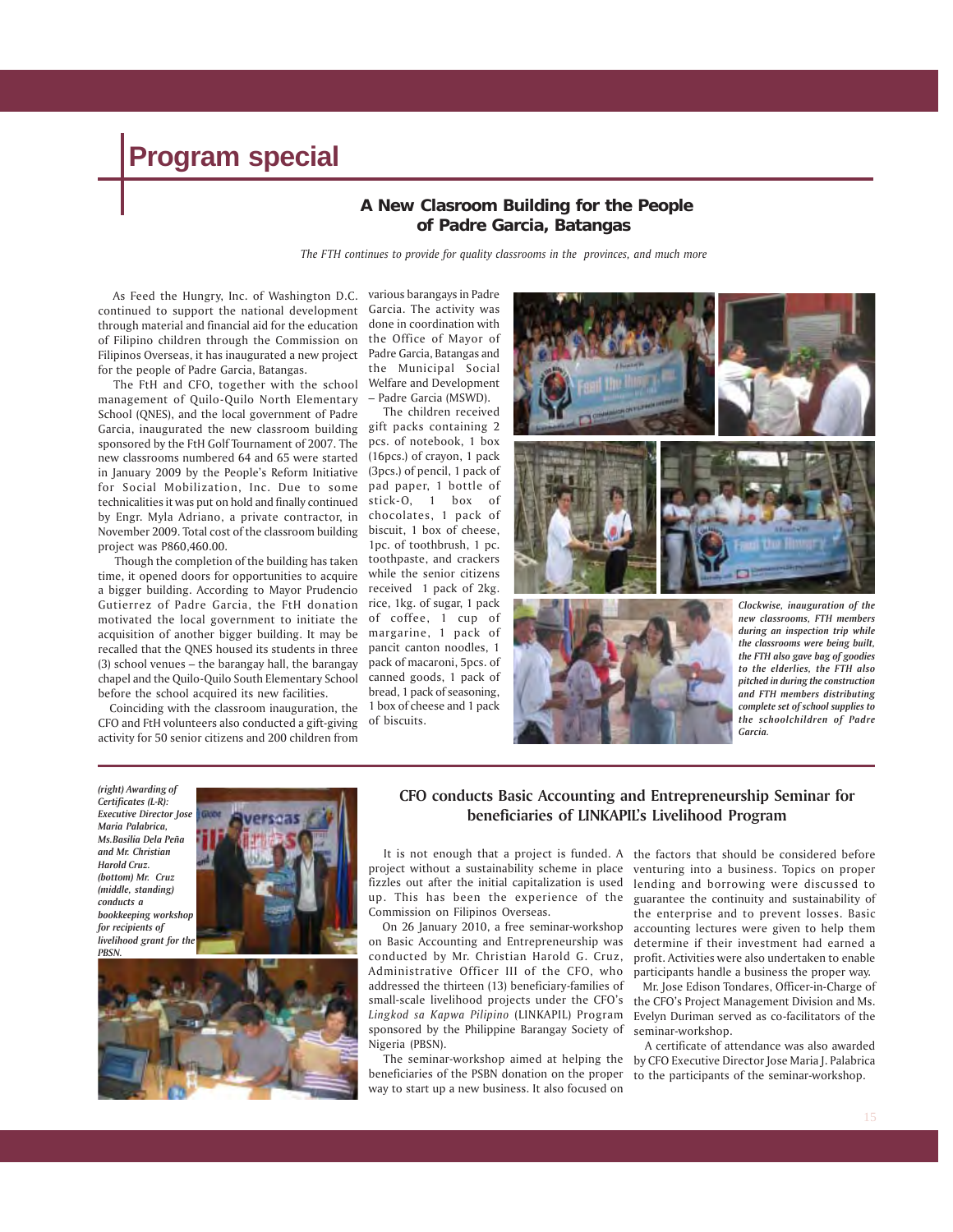## **Photo Collage**

### **CFO's VIPs**

*A number of foreign dignitaries and overseas Filipinos have visited the CFO to collaborate on projects and other initiatives*

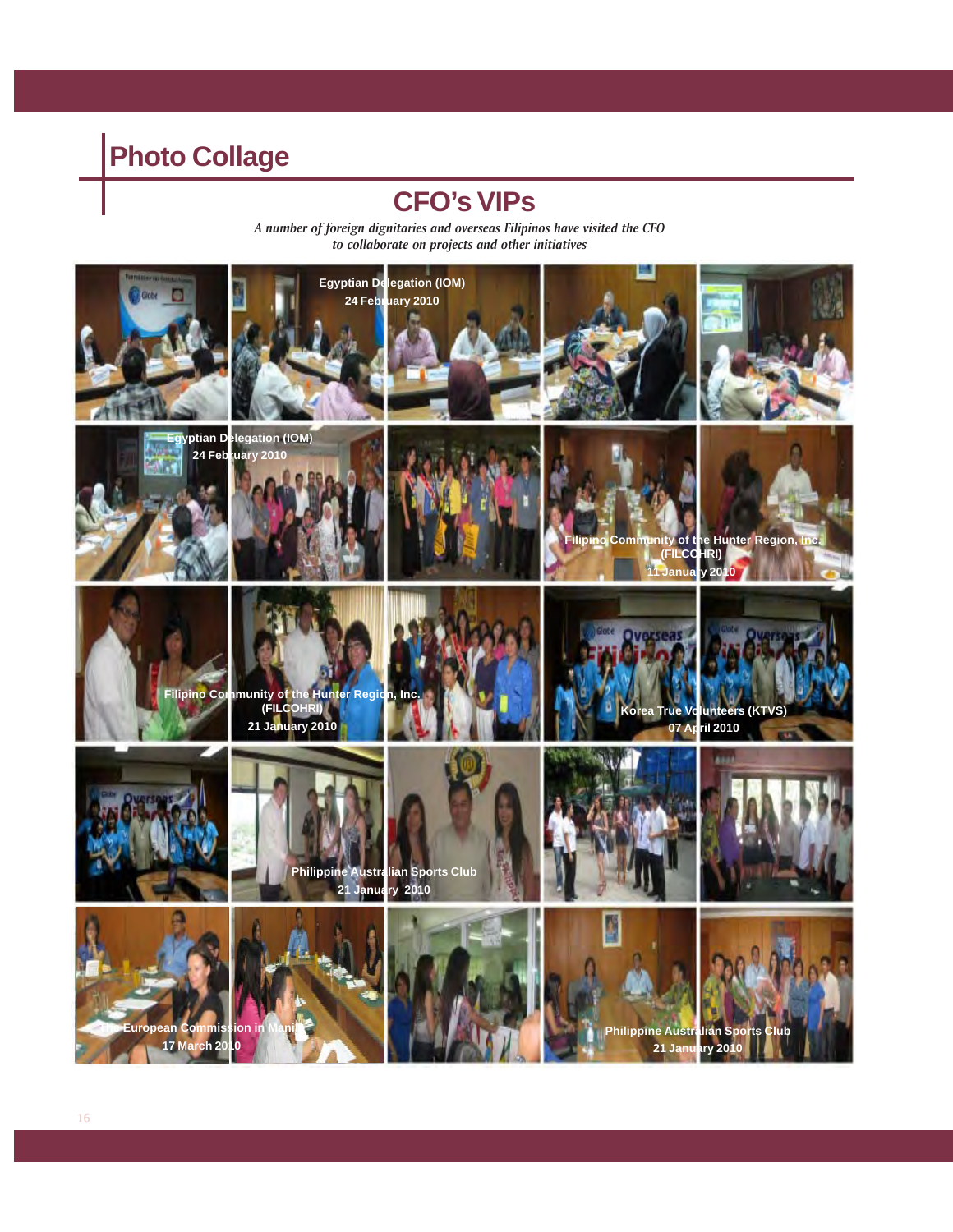The Commission on Filipinos Overseas – Task

Sexual Exploitation in Tagaytay City last 17-19 February 2010. The training is the last phase of its series of advocacy trainings in the cities of Cebu, Davao, Baguio, Legazpi and Tagaytay. The training provided updates on Republic Act 9208 and related laws, follow-up the implementation of the previous advocacy workplans, provided a venue for youth from different regions to interact and discuss particular concerns on trafficking issues, and to foster participation of the youth in eliminating trafficking activities in their locality.

 Some 49 youth leaders from the different regions attended the training. The participants represent the following provinces: Abra, Albay, Antique, Benguet, Camarines Norte, Camarines Sur, Cavite, Cebu, Davao del Sur, Ilocos Sur, Masbate and Zambales. Participants from the National Capital Region came from Makati, Manila and Quezon City. Eight (8) universities participated in the training. The participants were student leaders from Adventist University of the Philippines, Bicol University, Pines City National High School, New Era University, Sta. Isabel University, University of Northeastern Philippines, University of Northern Philippines, and<br>University of Southeastern of Southeastern Philippines.

Force Against Human Trafficking conducted its) several non-government organizations such as) Foundation. Five (5) participants are officers of National Advocacy Training for Youth on Anti-Davao Teen Center; Justice, Peace, and Integrity of *Sangguniang Kabataan* (SK) in Benguet, Zambales Trafficking of Women and Children for Labor and Creation; Pag-asa Youth Association of the and Makati City. The other participants were representatives of Philippines; and Pag-ugmad sa Kabataan

> **National Advocacy Training for Youth on Anti-Trafficking of Women and Children for Labor and Sexual Exploitation**



 The participants were given lectures on labor migration, sexual trafficking, updates on Republic Act 9208 and other laws, legal procedures, support networks and advocacy, and use of the Philippine Information System on Trafficking.

 The participants reported on their previous advocacy workplans and their status, and were given workshops on the patterns of migration in the community, video production, song writing and slogan/poster/ collage making, preparation of local ordinance and complaint/ affidavit, and networking and advocacy strategies. They also presented a final workplan and pledge of commitments for implementation in their schools and communities.

 The advocacy trainings for youth were in line with the mandate of CFO-TFHT under Executive Order No. 548-A, to conduct a community education and information campaign program against trafficking in persons. The national advocacy training was the last activity of the CFO-TFHT because Executive Order 548-A which created the Task Force, ended on 31 March 2010.



#### **Filipino-Australians provide livelihood assistance**

 On 21 January 2010, the Commission on Filipinos Overseas welcomed the delegation of the Filipino Community of the Hunter Region, Inc. (FILCOHRI), a Filipino-based organization in Newcastle, Australia. The delegation headed by its President, Ms. Virginia Hudson, conducted its biennial visit

*CFO Executive Director Jose Maria Palabrica (first from left) receives cash donation for the animal dispersal project in Batanes from the Filipino Community of the Hunter Region, Inc. (FILCOHRI) during its turn-over ceremony on 21 January 2010. The donation was awarded by (L-R) Ms. Teen Philippines-Australia Cersha Burn, Ms. Teen Charity Philippines-*

*Australia Leilan Escalante, Mr. Teen Philippines-Australia TJ Surjan and Little Prince Philippines-Australia Daren Field.*

in the Philippines for the immersion of the delegates — the title holders for the Quest for Mr. and Ms. Teen Philippines-Australia and Little Prince and Little Princess Philippines-Australia to Philippine life and develop further appreciation for the FILCOHRI's programs in the Philippines.

 The FILCOHRI actively promotes Filipino culture and traditions overseas, and supports development initiatives in the Philippines and Australia through various fund-raising activities. They provided around Php113,250.00 for various projects under the CFO's *Lingkod sa Kapwa Pilipino Program* or the *LINKAPIL* in 2005 and 2007. During their visit, they turned over a cash donation amounting to Php20,000.00 to partially fund the Animal Dispersal Project in Batanes.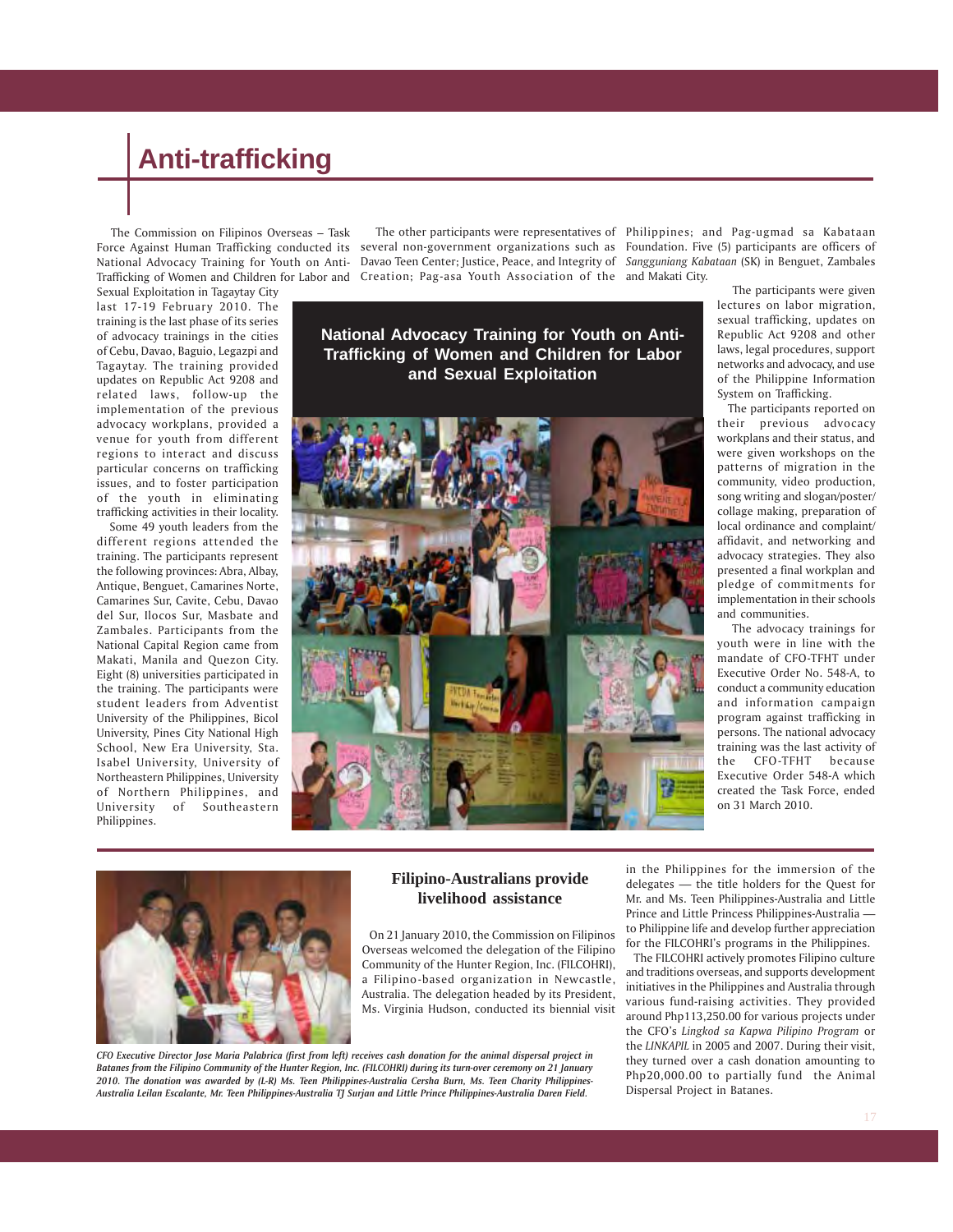### **CFO attends trial of trafficking case in Hong Kong**

 Executive Director Jose Maria J. Palabrica and jailed and charged with human trafficking, while Ms. Janet B. Ramos, Senior Emigrant Services Officer of the CFO-Task Force Against Human Trafficking, went to Hong Kong Special Administrative Region from January 31 to February 3, 2010 to attend the trial of a human trafficking case involving Filipinos filed at the Wan Chai District Court. The CFO officers met with the Filipino victims and assured them government's support for their trial, and reintegration assistance upon their return to the Philippines.

 In June 2009, the two victims were recruited by a relative to work as waitresses in Macau. When they arrived in Macau, they were told that a job was waiting for them in Hong Kong. The victims traveled to Hong Kong but were forced to work as entertainers/prostitutes in a club in Wan Chai. After two days, they were rescued by some Filipinos and assisted them in reporting their plight to the Philippine Consulate General. The formal complaint, filed with the Organized Crime and Triad Bureau of the Hong Kong Police Force, resulted in the arrest of nine Filipinos at the club where the victims worked. The club owner and a staff were

the seven Filipinos were deported to the Philippines.

 Since the filing of the case, the victims remained in the custody of a Hong Kong-managed shelter house and closely monitored by the PCG and the Hong Kong police.

 Alongside attending the trial, the CFO had a meeting with Filipino and Hong Kong officials who played key roles in bringing the case to court. The PCG, headed by Consul General Claro S. Cristobal and Vice Consul Simon Val Roque, Hong Kong Police Force headed by Superintendent Adrian Kwan, Diocesan Pastoral Centre for Filipinos headed by Sr. M. Felicitas Nisperos, RGS, and Caritas-Hong Kong Social Worker, Ms. Phoebe Lam, were also present during the trial.

 On the last day of the trial, Executive Director Palabrica and Consul General Cristobal together with Vice Consul Roque and Ms. Ramos, met with Undersecretary Tung-Kwok Lai of the Security Bureau of the Central Government Office. The CFO and PCG representatives thanked the Hong Kong government for helping the Filipino victims.



*Exec. Director Jose Maria Palabrica and Ms. Janet Ramos*

Undersecretary Lai called for dialogue and exchange of information and intelligence between the Philippines and Hong Kong to combat trafficking and give the victims justice.

 On March 5, a month after the trial, Wan Chai District Court Judge Garry Tallentire found the two defendants, a club owner and a staff, guilty of human trafficking and sentenced them to three years of imprisonment.

### **Three traffickers get life imprisonment**

 The Quezon City Regional Trial Court recently sentenced to life imprisonment and a fine of P2 million three persons for violation of Republic Act 9208, the Anti-Trafficking in Persons Act of 2003.

 The case involved a minor, 16 years old at the time of the commission of the crime, who was lured to work abroad but was forced into prostitution by a syndicate.

 On 01 September 2006, the victim was at her boarding house when she was referred by her board mate to the accused who were recruiting people to work in Japan. The victim, desperate for a job, called the accused who told her that two foreign clients were in town to audition job applicants. The accused told the victim to meet them at one mall in Quezon City. At the meeting, the accused was promised a good job if the clients liked her. She was instructed to accompany the client that night so she would get P5,000.00 to pay for the processing of her passport. One of the accused accompanied her to a parking lot where they met the alleged clients.

 The victim was told to board the car to accompany the clients for the audition. She was also told to meet them the next day for the P5,000.00. During the trip, the victim fell asleep. When she woke up, she was surprised to find that the audition would take place in a motel room.

The client tried to undress the victim but when she refused, the man got mad, prompting the victim to undress herself. The client forced the Against Human Trafficking from the time of filing victim to have sex with him twice. The victim scared, alone and desperate - gave in. The next day, she met the accused and received P500.00 on the promise she would get the balance upon processing of her passport.

 Realizing that she had been exploited, she informed her mother about the incident and went to the National Bureau of Investigation to report the matter. She was examined by the NBI Medico Legal Department and was referred to the Child Protection Unit of the Philippine General Hospital for further examination. It was determined that the victim's anogenital parts showed clear evidence of blunt force and trauma.

 The straightforward narration of the victim of the sexual intercourse and the incidents leading to it were given more evidentiary weight by the court than the denial of the accused.

 Judge Roslyn M. Rabara-Tria meted out the penalty of life imprisonment and a fine of P2 million to the three accused for qualified trafficking, the gravest offense under RA 9208. Alias warrant of arrest was also issued to two more accused who remain at large.

 The case was handled and closely monitored by the Commission on Filipinos Overseas - Task Force to the promulgation of judgment.

 The CFO-TFAHT is currently handling six cases of trafficking filed in court.

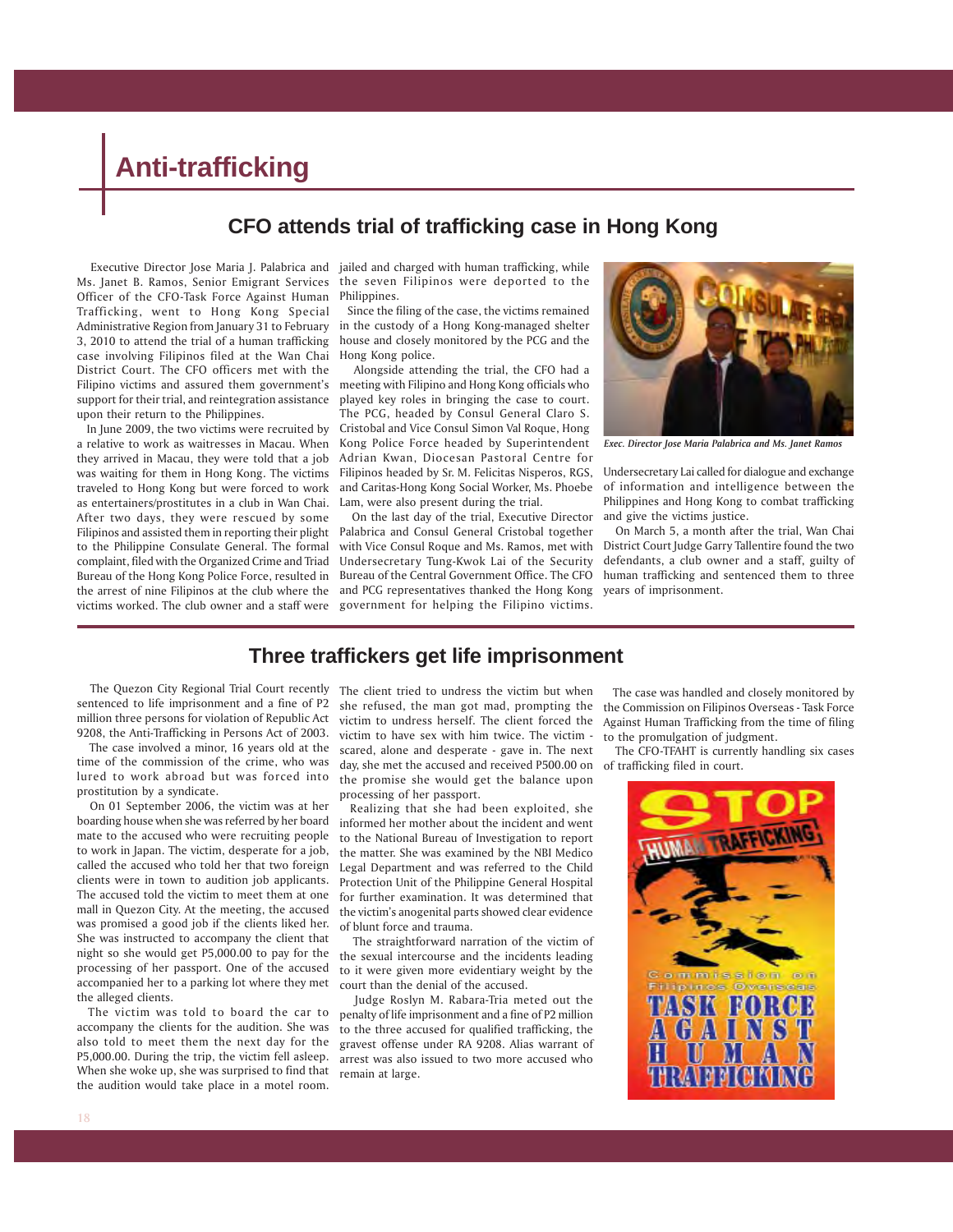### **Singapore has the most number of trafficking victims - TFHT**

 Since its establishment in February 2007 up to November 2009 by virtue of Executive Order No. 548-A, the CFO - Task Force Against Human Trafficking (TFHT) has responded to 230 cases involving 398 victims. Assistance includes investigations of reported cases, repatriation,



psycho-social and legal counseling, filing and monitoring of cases, and reintegration benefits.

 The country with the most number of reported human trafficking handled by TFHT is Singapore with 58 (25%) cases involving 107 (27%) victims. Majority of the cases handled were referred by the Philippine Embassy in Singapore to the TFHT for necessary assistance upon the victims' repatriation. Following Singapore is another neighboring country, Malaysia, with 25 (11%) cases involving 72 (18%) victims. (refer to table 1)

 In order to better address the alarming increase of human trafficking cases from Singapore, a profiling was conducted on the victims that were handled by TFHT. The information was obtained from interviews with the victims and their families, verification from their travel documents, or as provided by the Philippine Post.

#### **PROFILE OF TRAFFICKED VICTIMS**

 The human trafficking victims coming from Singapore are all women.

 There are 23% victims who are between the age range of 22-25 years, 13% are 18-21 years old, 12% are 26-29 years old, 11% are 30-33 years old, 4.67% are 34-37 years old and .93% are 38-41 years old. There are 35% who did not disclose their age. (refer to table 2)



 Out of the 107 victims, 52% are single, 22% are married, and 26% did not disclose their civil status. (refer to table 3)

**TABLE 3**



 Approximately 92% (98) of the victims were sexually exploited while the rest experienced labor exploitation. The figures below prove the vulnerability of young and unmarried women to sexual exploitation.

 Majority of the victims are from Luzon. There are 13% trafficked victims from the province of Bulacan (29% in Bocaue); 11% in Quezon City (42% in Novaliches); 9.35% in Caloocan City (30% in Camarin); 6.54% each in Davao Region (43% in Davao del Sur) and Laguna (29% each in Pangil, Cabuyao and Calamba); and 3.74% each in Cavite, Manila, Pampanga and Rizal. Other areas comprising the 30.83% include Cebu, Nueva Ecija, Pasig, Makati, Las Pinas, Navotas, Pasay, Batangas, Zamboanga Sibugay, Tarlac and Isabela. There are 7.48% who did not disclose their place of residence. (refer to table 4)



 The trafficking victims were recruited to work as entertainers (35%), waitresses (16.82%), household workers (3.74%), receptionists (2.80%), hotel staff (2.80%), tourists (1.87%), sexual workers (.93%) and factory workers (.93%). The 36% did not disclose the job offered them. (refer to table 5)



 Most of the victims admitted that they were aware that they would enter Singapore as tourists but would be recruited to work. Several victims purposely entered Singapore as tourists but were sexually exploited upon arrival. The perpetrator allegedly posed as a travel agent who offered them package tour to Singapore.

Among the 98 trafficking victims who were sexually exploited, 43.88% were brought to Tanjong Pagar in Singapore, 22.45% in Orchard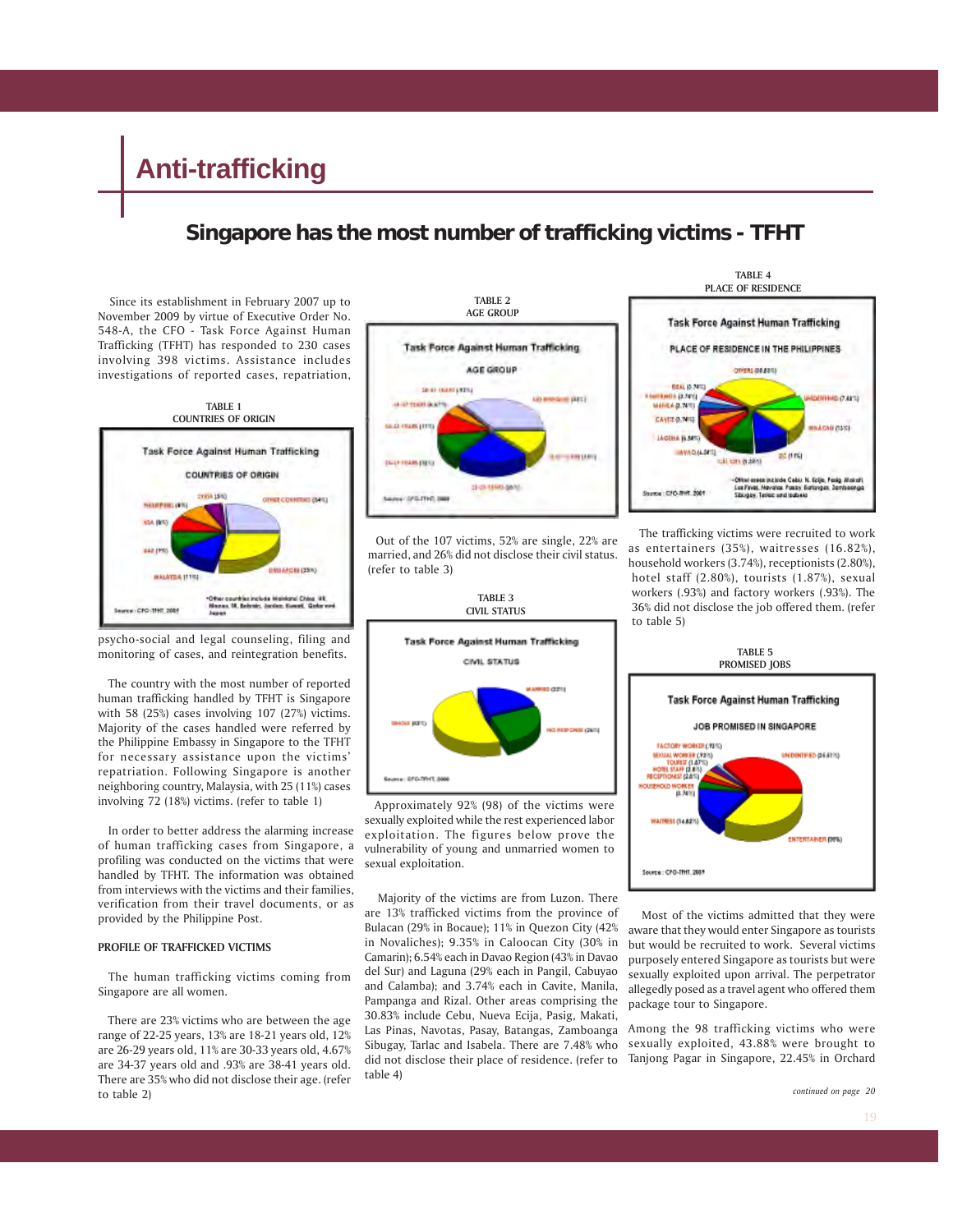### **CFO-TFHT Case Profile**

A look at the data compiled over the years by the Task Force, vital in determining the pattern of human trafficking in the country and how to effectively fight it

 Since its creation in 2007 until December 2009, the CFO Task Force Against Human Trafficking has handled 240 trafficking and other related cases involving 410 victims.

 In a span of three-years, CFO-TFHT has come up with and analyzed data on the nature of cases responded to by the Task Force and the countries where these cases took place, which could aid in determining the trend or pattern of human trafficking and other related cases involving Filipino victims.

 In 2007 alone, the CFO-TFHT has responded to 25 cases involving 56 victims. For that year, Japan and Malaysia accounted for the most number of reported trafficking and related incidences with 4 (16%) cases occurring in each country. The Kingdom of Saudi Arabia (KSA), United Arab Emirates (UAE)





and Hong Kong SAR rounded up the top five with 3 (12%) cases reported from each country. Two (8%) cases of trafficking were reported to have taken place within the Philippines, one involving a minor female and the other involving a wife of a foreign national. The "other countries" with 6 (24%) cases include Singapore, Kuwait, Syria, Brazil and China. (refer to Table 1)

 Majority of the cases reported to CFO-TFHT in 2007 are trafficking incidences involving 12 (48%) cases of sexual exploitation which occurred mostly in Japan, Malaysia and Hong Kong, and 4 (16%) cases of labor exploitation from KSA and UAE. Two (8%) cases were reported each for violation of immigration laws and request for financial assistance, while 1 (4%) case was reported each for domestic violence, location of whereabouts, unknown cause of death, request for repatriation, and that of an OFW sentenced to death. (refer to Table 2)

 One of the first cases handled by CFO-TFHT was a sexual exploitation case from Hong Kong involving six victims which resulted to the conviction of two Filipina traffickers in Hong Kong. The Philippine Consulate in Hong Kong sought the assistance of CFO-TFHT in the filing of qualified trafficking charges against their Philippine-based recruiter. The case is currently pending at the Cabanatuan City Regional Trial Court.

 Year 2008 saw the rapid increase of reported trafficking incidences from Singapore with CFO-TFHT responding to 34 cases occurring in the said country, which accounts to 33% of the 104 cases

*Singapore has (from page 19)*



Among the identified bars/clubs, The Peyton Club in Orchard Road had the most number of trafficking victims, followed by the Causeway Bar in Tanjong Pagar.

Only 16% filed formal complaint against their perpetrators/traffickers while the 84% were not inclined to file charges. A case filed in a provincial court is still pending. Six cases are under investigation by the law enforcement agencies, while seven victims withdrew their complaints.



handled by CFO-TFHT for the entire year involving 192 victims. This was followed by Malaysia with 12 (11%) cases, with the Kingdom of Saudi Arabia completing the top three with 8 (7%) cases. Six (6%) trafficking incidences occurred in both the Philippines and Syria. UAE and Kuwait each recorded 5 (5%) cases, while Bahrain and South Korea had 4 (4%) cases each. The "other countries" which accounted for 20 (19%) cases include: Brunei, China, Hong Kong and Japan in Asia; Cyprus and UK in Europe; Bahrain, Egypt, Jordan, Lebanon and Qatar in Middle East; USA in North America; and Brazil in South America.

 The rise of trafficking incidences in Singapore is attributed to the availability of low airfares from Philippines to Singapore as well as the visa-free entry privilege for a period of not more than 30 days. Most of the victims are lured to Singapore with promises of employment as entertainers, waitresses, or household workers. They, however, entered the country only as tourists and ended up being forced into prostitution.

 There were 66 trafficking incidences reported in 2008 involving 39 (37%) sexual exploitation cases with majority of the cases occurring in South East Asian Countries (Singapore, Malaysia and Brunei) and 27 (26%) labor exploitation cases mostly from Middle Eastern Countries (UAE, Bahrain and Syria). Thirteen (12%) cases of illegal recruitment were reported for the year followed by requests for repatriation of remains and location of whereabouts with 4 (4%) cases each. There were 3 (3%) reported mail order bride cases and 2 (2%) cases each of benefits claim, health problems, request for repatriation, and violation of immigration laws. The "other cases" include money laundering, passport irregularities, rape and request for immigration assistance.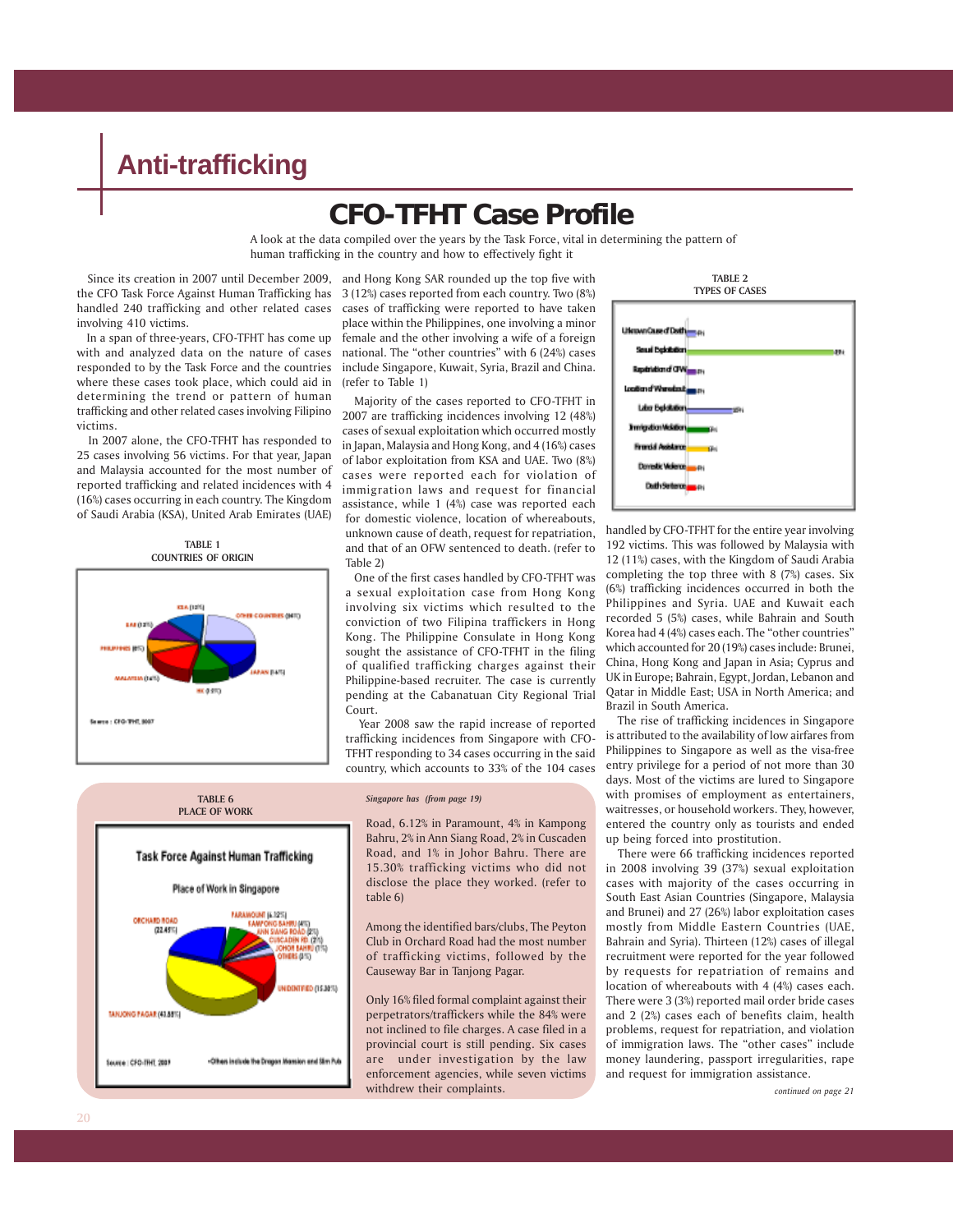*Case Profile, (from page 20)*

For 2009, CFO-TFHT in coordination with the National Bureau of Investigation, successfully carried out two entrapment operations which resulted to the arrest of three suspects for sex trafficking and two suspects for mail order bride scheme. (refer to Table 3)

**TABLE 3**



Singapore still led the pack with 28 (25%) cases of the 111 reported trafficking and other related incidences with 42 (38%) sexual exploitation cases incidences in 2009, followed by UAE with 14 (15%) reported cases. Eleven (10%) cases were both reported from the Philippines and Malaysia while KSA completed the top five with 9 (8%) reported cases. Syria, Kuwait and Qatar logged behind with for cases of theft, drug trafficking, immigration 5 (4%), 4 (3%), and 3 (2%) reported cases respectively. The "other countries" which accounted for 26 (23%) cases include: Ghana and Ivory Coast in Africa; immigration laws and domestic violence. The China, Indonesia and South Korea in Asia; Belgium, England and Norway in Europe; Lebanon and Egypt total reported incidences include requests for in the Middle East; Australia, New Zealand and Palau repatriation, identification of a deceased OFW, in Oceania; USA in North America; and Ecuador in South America. (refer to Table 4)

 For 2009, there were 59 reported trafficking and 27 (24%) labor exploitation cases. This was followed by reports of illegal recruitment practices which accounted for 17 (15%) of the reported cases. Three (3%) incidences were reported each assistance and location of whereabouts while 2 (2%) cases were reported each for violation of "other cases" which accounted for 9 (7%) of the assistance on a homicide case, blacklisted seafarer, and reports of OFW deployment to Afghanistan. (refer to Table 5)



#### **Feature**

residence and eventually citizenship to migrants. More importantly, legal residents in these two countries may be joined by parents, spouses and minor children. After more than four decades of migration from the Philippines, Filipino communities are now very much a part of the social landscape in Italy and Spain.

 The migration of Filipino workers to Italy and Spain was pioneered by women who took up domestic work. The state was not involved in advocates have stressed that migration policies organizing their migration, not like the largescale and organized labor migration to the Middle

**Donors and Investors**

 Of the close to 200 countries and territories East that started at around the same time. Until that migration has development potentials where Filipinos have ventured into, Italy and about the 1990s, Filipino communities in Italy and Spain rank among the more hospitable places Spain were highly feminized. Since then, the for overseas Filipino workers (OFWs). Unlike demographics of the Filipino population now most countries temporarily hosting OFWs, Italy include a sizable male population, the secondand Spain offer the possibility of long-term generation, and an emerging cohort of elderly.

beyond remittances.

 These twin concerns are among the reasons for a study done last year in these two host countries and in the Philippines by the Scalabrini Migration Center (SMC). The research was the

> main activity of the Migrants' Associations and Philippine Institutions for Development (MAPID) Project in 2008, an initiative supported by the European Union's Aeneas Programme. The European Union provided 79 percent of funds (EUR 580,250.20 or about Php 41 million) to support the project; the

 Although many migrants and their families have rest of the funds - 21 percent - constituted the prospered, time and time again, migrants' rights share of SMC.

SMC directs and coordinates the MAPID

must go beyond the deployment of workers, and Project and partners with the Commission on *continued on page 22*

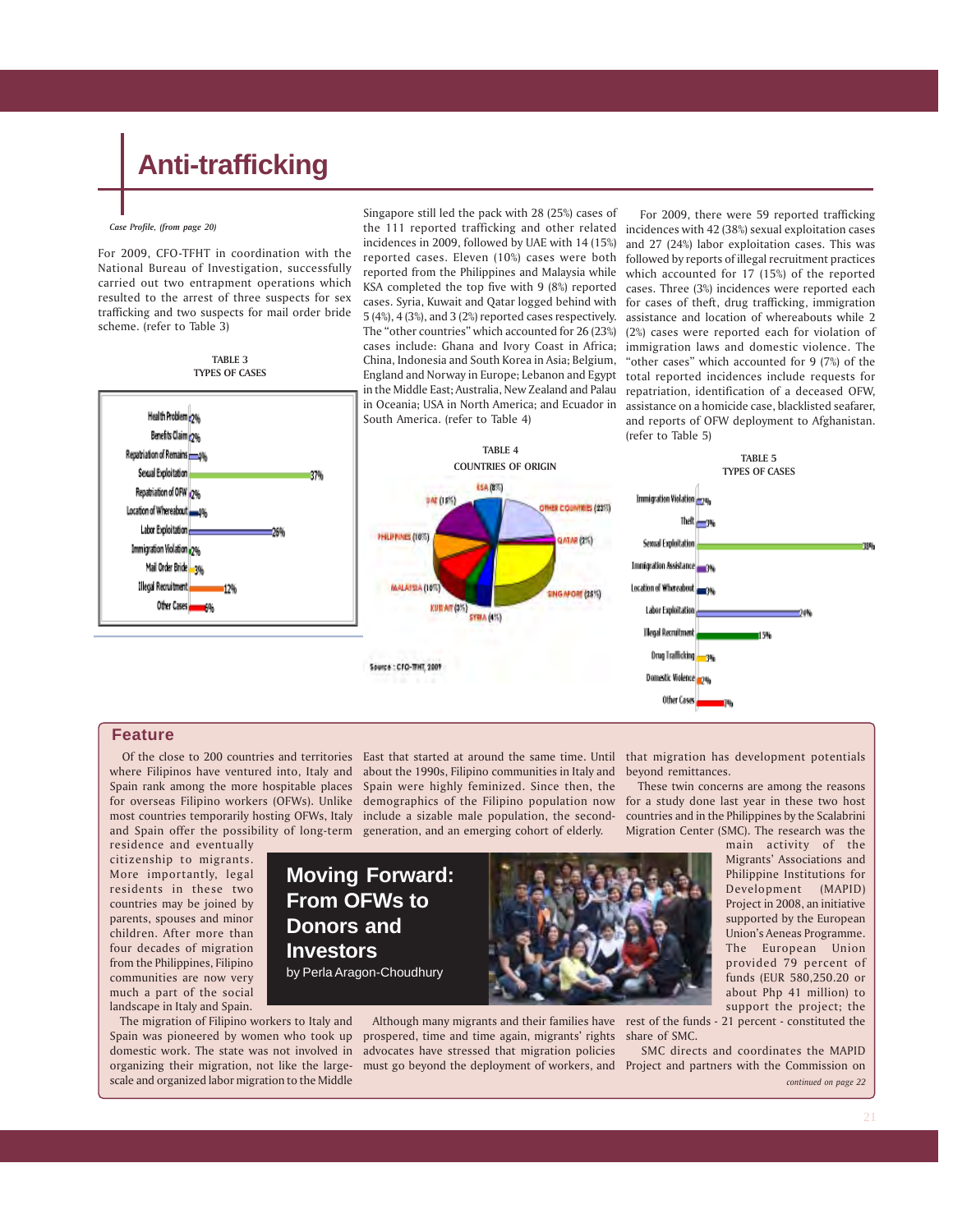#### *Moving Forward (from page 21)*

Filipinos Overseas in the Philippines, the Fondazione ISMU (Fondazione per le Iniziative e verbalized to the gli Studi sulla Multietnicità) in Italy, and the researchers by migrant University of Valencia in Spain in carrying out this workers in Italy, who three-year three-country project to build and normally own or rent strengthen the partnership between migrant houses and have a communities (particularly through migrants' household income of EUR associations) and government institutions in the 2,000-3,000 (about Php Philippines. In Italy and Spain, the study looked 142,000-212,000) and who into the concern of Filipino workers for their (one in every four) also homeland, their intent to invest in the Philippines, aspire to have a business in and the potentials of their associations to help the Philippines. Filipinos in the host country and to develop their home country. Highlights from the studies in these **Helping the Philippines** two destination countries are presented here.

#### **The respondents**

 In both Italy and Spain, a total of 200 migrants were interviewed in each country. In Italy, Laura Zanfrini of Fondazione ISMU directed the conduct of the MAPID study in Milan and Rome, where many Filipinos live and work. The Italy-based respondents are from 30 to 49 years old; 69 percent women, 56 percent married, mainly with Filipinos; 74% with children in the Philippines and in Italy.

 Some 60 percent of these workers are collegeeducated or graduates in the Philippines. They are mostly employed in domestic work. They are all regular migrants, mostly first generation, and 84 percent are Catholics.

 In Spain, the University of Valencia research team headed by Edelia Villaroya conducted the survey in Madrid and Barcelona, home to the largest concentration of Filipinos in the country. Most of them are around 40 years old; 66 percent women; and largely first generation Filipinos.

 Half of the interviewees are married, mainly to Filipinos; 63 percent have children (mostly born in Spain). Half either started or completed college in the Philippines; and are employed in domestic work mostly.

 All the interviewees are regular migrants in the sense of being documented, many hold Spanish passports; and most are Catholics.

#### **Remitting but not yet fully investing**

 A main finding stresses the close ties between migrant workers and their families. "In both Italy and in Spain, their main objective is to help their family and to earn more," Baggio reported. "Their main transnational practice is sending remittances regularly."

 In addition, many of the Filipino workers in Spain dream of putting put up a business in the Philippines, the researchers documented. This appears feasible with their household income of EUR 1,000- 3,000 (about Php 71,000- 212,000) - an amount seen by most respondents as enough for

their expenses and to help their relatives back home.

The same dream was

### **develop**

 And so, how prepared are Filipino workers in Spain to

help their home country? Baggio described how they have a strong wish to help via philanthropy and support to community projects.

 "There may be very little investment in the Philippines but there is some collaboration in local projects - mainly disaster relief," he said.

 And how about Italy? Filipino workers there have very little investments back home but some collaboration (10 percent) in local development projects.

 But are there factors to facilitate and coordinate these projects? To find out, researchers from the University of Valencia also interviewed four directors of Filipino migrants' associations in Madrid and six in Barcelona (six), as well as 40 key informants.

 Informants included Filipino diplomats in Spain; Filipinos who are pioneers, religious leaders, community leaders and professionals in Madrid and Barcelona; representatives of Spanish institutions working with Filipinos; representatives of NGOs and associations; and teachers and health professionals with links to Filipinos.

 MAPID documented how Filipinos in Spain generally tend to remain in Filipino groups, do not participate in Spanish associations; tend to rely more on NGOs, especially the Church, for help; and generally do not avail of government-provided assistance.

 Can Filipino migrants' associations in Spain become agents of change? This is not among the declared objectives of any such group but solidarity with the Philippines is a founding element of many of them.

 Also, the groups have very little contact with Spanish institutions; little information on funding possibilities; and a reliance on membership fees which cannot possibly support development projects.

 "They have problems too of internal management and group management skills," Baggio reported.

**promote to their**

**solidarity and provide support members.**

 But even then, half of Filipino immigrants in Spain say that their migrants' associations can cooperate in the development of their country of origin.

 In Italy, Fondazione ISMU identified and interviewed 20 Filipino associations in Rome and 20 more in Milan, with many officers declaring involvement with solidarity and relief projects back home.

 Fondazione ISMU also interviewed Filipino diplomats in Italy; Filipino pioneers, religious leaders, community leaders and professionals and artists in Rome and Milan, and representatives of Italian agencies working with Filipino communities there.

 Similar to Spain, Filipino migrant workers in ltaly have a low level of integrating with the larger society - becoming what Baggio called an invisible community, intent on not creating problems and surviving as self-supporting groups.

 But on the whole, interviewees from Filipino migrants' associations in Italy are interested in investments that will benefit family and relatives in the Philippines. In fact, 30 percent of these groups have been asked to support community projects here, and 40 percent have done so.

 "There is a great potential for future engagements," Baggio concluded.

#### **What's next?**

 The research findings of the MAPID study in Italy and Spain were considered in the design of training programs and materials for leaders of Filipino migrants' associations in these host countries. MAPID hopes to tap the potentials of migrants' associations as change agents. Most migrants' associations were formed primarily to promote solidarity and provide support to their members. Through capacity building programs, migrants' associations can realize their potential

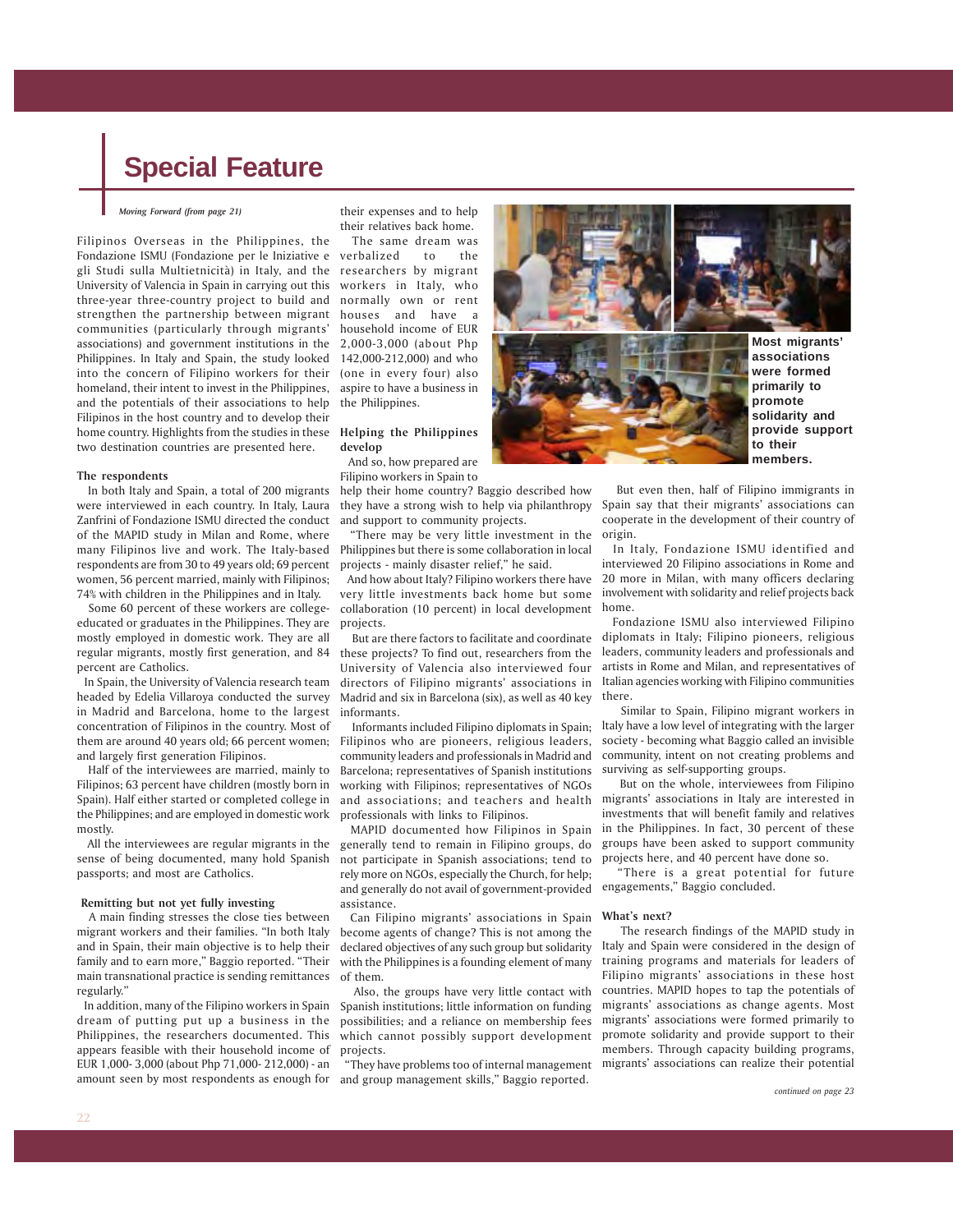### **News**

#### **Spain, Philippines sign agreement on Spanish language**

 Spain will help the Philippines reintroduce Spanish language instruction at public schools in the southeastern Asian country under an agreement signed Tuesday between the two nations.

 The study of the language is currently voluntary at public high schools in the Philippines, a former Spanish colony, but the government plans to make its availability widespread from 2012.

 Under the agreement signed Tuesday, Madrid will help train Spanish language teachers in the Philippines, help develop the curriculum and provide electronic teaching aids as well as technical advice, the Spanish foreign ministry said.

 The language, one of the world's most spoken, has since largely vanished from everyday use in the country of just under 100 million people, with English and the local languages now commonly used.

 Unlike in Madrid's colonies in Latin America, the Spanish language was never as widespread in the Philippines, mainly because of the small number of Spanish settlers in the archipelago.

 English was introduced to the country when it passed from Spanish to American control after the Spanish-American war of 1898.

#### Source: Philippine Daily Inquirer

#### **Italy adopts law to curb migrants**

 Italy's parliament has given final approval to a law criminalizing illegal immigration and allowing citizens' patrols to help the police keep order. The new measures have been strongly criticized by human rights groups and the Vatican. Illegal immigration will be punishable by a hefty fine and those who knowingly house illegal migrants will face up to three years in prison. The law also extends detention periods for illegal migrants to six months. It was passed in the Senate (upper house) with 157 in favour and 124 against. The lower house passed it in May.

#### **Citizens' patrols**

 The unarmed citizens' patrols are among the most controversial measures. A right-wing uniformed group called the Italian National Guard was set up last month, likened by some to Benito Mussolini's Fascists. It vowed to start patrolling the streets. But Interior Minister Roberto Maroni said the group, which sports beige

uniforms and black military-style hats, would not be allowed to mount street patrols. Mr Maroni, a member of the anti-immigration Northern League, has steered the legislation through parliament. The party is a key ally of Italy's right-wing Prime Minister Silvio Berlusconi, and made tougher measures against immigration a condition of its support for his reelection last year.

 The new law makes illegal immigration punishable by a fine of 5,000 to 10,000 euros (£4,276 - £8,553). It also requires parents registering a birth to present documents proving that they are legal residents. Italy has just introduced a policy of returning boatloads of migrants to Libya before they can claim asylum.

 The government says it faces an unmanageable flood of immigrants, many arriving on outlying islands which do not have the means to cope. More than migrants landed on the shores of Italy last year - an increase of about 75% on the year before. Critics say the government is targeting especially immigrants and Roma (Gypsies).

 The Vatican said the new law was "focusing on crime and leaving integration completely out of the picture".

Source: www.pinoy-abroad.net

#### *Say Cheese (from page 24)*

Sixteen months came by and went and I left *Cataluña*. I felt it in Alvin's home when he sheltered

train or plane ride and find yourself immersing in a different culture, communicating on a different tongue and getting lost in a web of passages, nooks and crannies each of which has something unique to share and offer. It was touching to realize that however they look like and wherever

the Netherlands with infinitely more than just us from the autumn showers of Pisa. I smelled it a master's diploma. It was an eye-opening in Tita Rose's *adobo* when she fed the entire gang experience to exchange views, and form special in Vienna. I tasted it in the beer Louie served at friendships with 200 other classmates and the closing of *Oktoberfest* in Munich. I saw it in professors from sixty or so other countries. Mang Joe's eyes when he sorted my metro map It was liberating to hop on a 5 euro discount of the Paris underground. I heard it in Aimee's

> **"Rumor has it that the easiest way to find Filipinos in Europe is by going to mass delivered in English. Consider this rumor confirmed."**

songs every time she sang in our favorite after-school watering hole, *Prinz*. It was more than just t he unexplainable joy of hearing someone speak a familiar language amid a mob of

strangers. More

they came from, humanity has felt the same trials and triumphs, differing only in levels of intensity or extenuating circumstances.

 Discombobulated the stories and memories maybe, I observed something similar in all of the Filipinos I've met during my so-called scholarly hiatus in Europe. I saw it in Maya's smile when she told me how to get to *Plaza*

than anything else, it was the unspoken longing for home; and for a moment, the idea that it is never too far away after all.

**Rino D. Paez**, 31, finished his Master of Arts in Development Studies at the International Institute of Social Studies Erasmus University Rotterdam. He started his stint in public service in 2001 and never left since.

#### *Moving Forward (from page 22)*

to promote the full participation of Filipinos in their host societies and as development partners of their home country. The capacity building programs were the main activity of the MAPID Project in 2009.

 Based on the response of the participants in the training programs conducted in Italy (Rome and Milan) and Spain (Barcelona and Madrid) between September and November of this year, Filipino migrants' associations wish to become more proactive in their engagement with Italian, Spanish and Philippine institutions. In Milan, some migrants' associations are already thinking of participating in the call for proposals by the municipal government. These are encouraging signs of Filipino migrants' associations rising to the challenge of expanding their role as agents of change in a transnational context.

> \*\*\*\*\*\*\*\*\*\*\*\*\*\*\*\*\*\*\*\*\*\*\*\*\*\*\*\*\*\*\* **MAPID**

This feature story was prepared as part of the MAPID Project's objectives to share research-based information to a broader audience. Please feel free to publish or quote this material in print or broadcast media or as an Intenet posting. Kindly inform the Scalabrini Migration Center about the use of this material at tel/fax. 7243512 and 7214296 or by email - smc@smc.org.ph.

<sup>\*\*\*\*\*\*\*\*\*\*\*\*\*\*\*\*\*\*\*\*\*\*\*\*\*\*\*\*\*\*\*</sup>